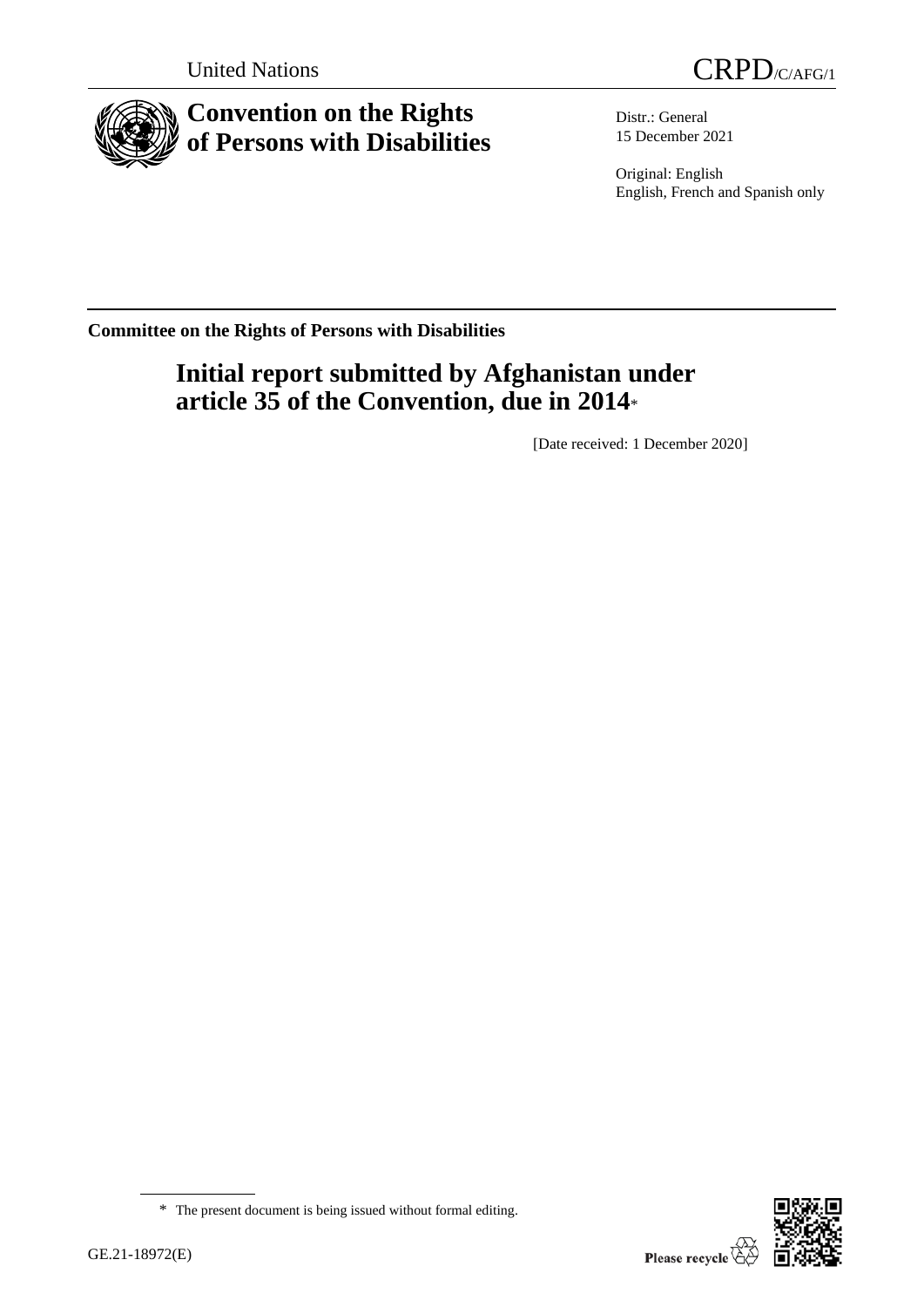## CRPD/C/AFG/1

## Contents

### $Page$

| D. Major Challenges and Obstacles before the realization of |  |
|-------------------------------------------------------------|--|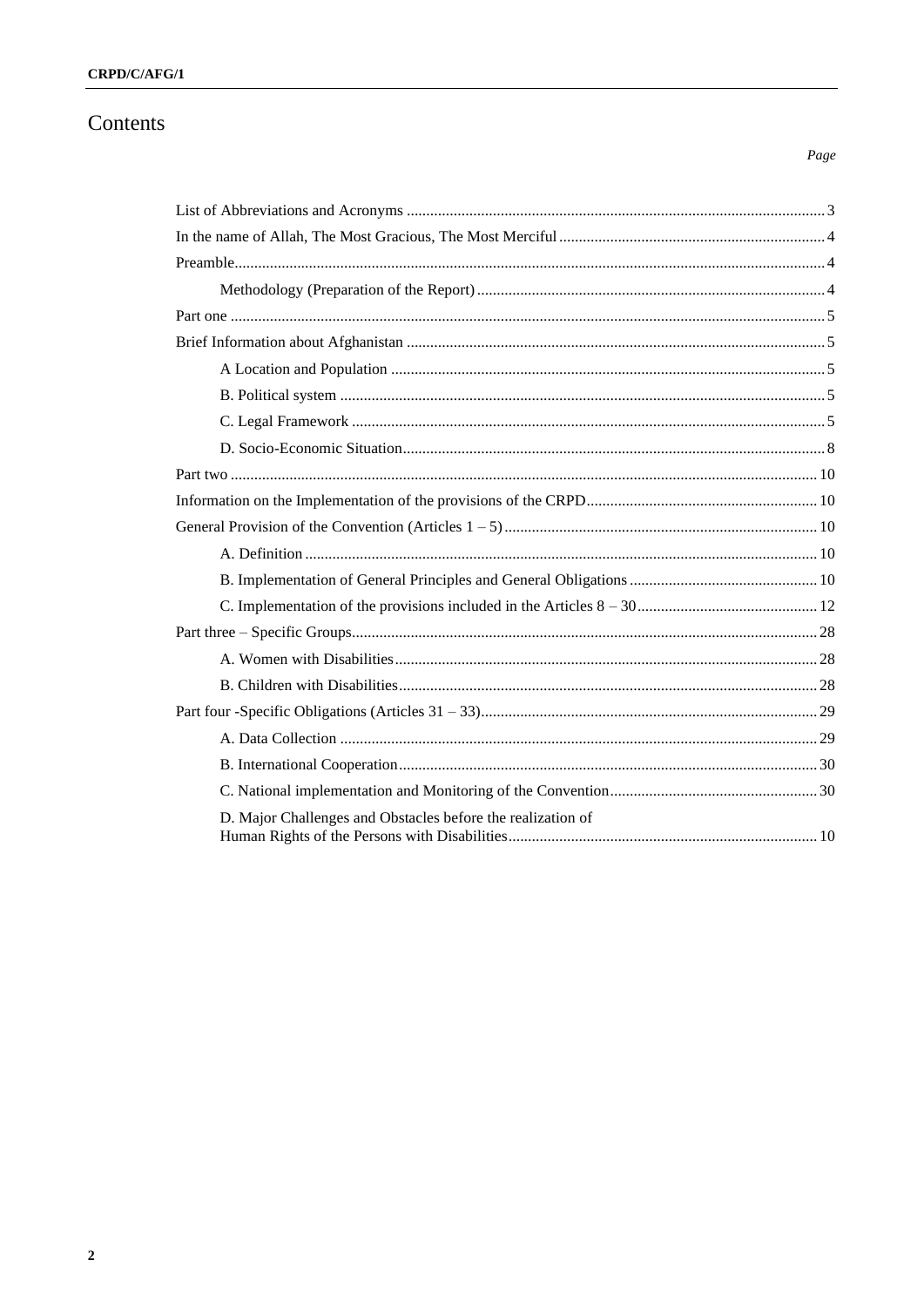## <span id="page-2-0"></span>**List of Abbreviations and Acronyms**

| <b>GIROA</b>  | Government of the Islamic Republic of Afghanistan                               |  |  |  |  |
|---------------|---------------------------------------------------------------------------------|--|--|--|--|
| <b>SMMDA</b>  | State Ministry for Martyrs and Disables' Affairs                                |  |  |  |  |
| <b>AIHRC</b>  | Afghanistan Independent Human Rights Commission                                 |  |  |  |  |
| <b>CRPD</b>   | Convention on the Rights of Persons with Disabilities                           |  |  |  |  |
| <b>DHRWIA</b> | Directorate of Human Rights and Women's International Affairs                   |  |  |  |  |
| <b>EVAW</b>   | Elimination of Violence Against Women                                           |  |  |  |  |
| <b>IARCSC</b> | Independent Administrative Reform and Civil Service Commission                  |  |  |  |  |
| MoE           | Ministry of Education                                                           |  |  |  |  |
| MoEC          | Ministry of Economy                                                             |  |  |  |  |
| MoHE          | Ministry of Higher Education                                                    |  |  |  |  |
| MoJ           | Ministry of Justice                                                             |  |  |  |  |
| <b>DHRS</b>   | Directorate of Human Rights Support (of MOJ)                                    |  |  |  |  |
| <b>ICOIC</b>  | Independent Commission for overseeing the Implementation of the<br>Constitution |  |  |  |  |
| <b>IEC</b>    | <b>Independent Election Commission</b>                                          |  |  |  |  |
| MEC           | Monitoring and Evaluation Committee                                             |  |  |  |  |
| MoD           | Ministry of Defense                                                             |  |  |  |  |
| <b>MoHRA</b>  | Ministry of Hajj and Religious Affairs                                          |  |  |  |  |
| MoI           | Ministry of Interior                                                            |  |  |  |  |
| <b>MoMP</b>   | Ministry of Mines and Petroleum                                                 |  |  |  |  |
| <b>MRRD</b>   | Ministry of Rural Rehabilitation and Development                                |  |  |  |  |
| <b>NAP</b>    | National Action Plan                                                            |  |  |  |  |
| <b>NAPWA</b>  | National Action Plan for the Women of Afghanistan                               |  |  |  |  |
| <b>NDS</b>    | National Directorate of Security                                                |  |  |  |  |
| NPP           | National Priority Program                                                       |  |  |  |  |
| <b>NSIA</b>   | National Statistics and Information Authority                                   |  |  |  |  |
| <b>SDG</b>    | <b>Sustainable Development Goals</b>                                            |  |  |  |  |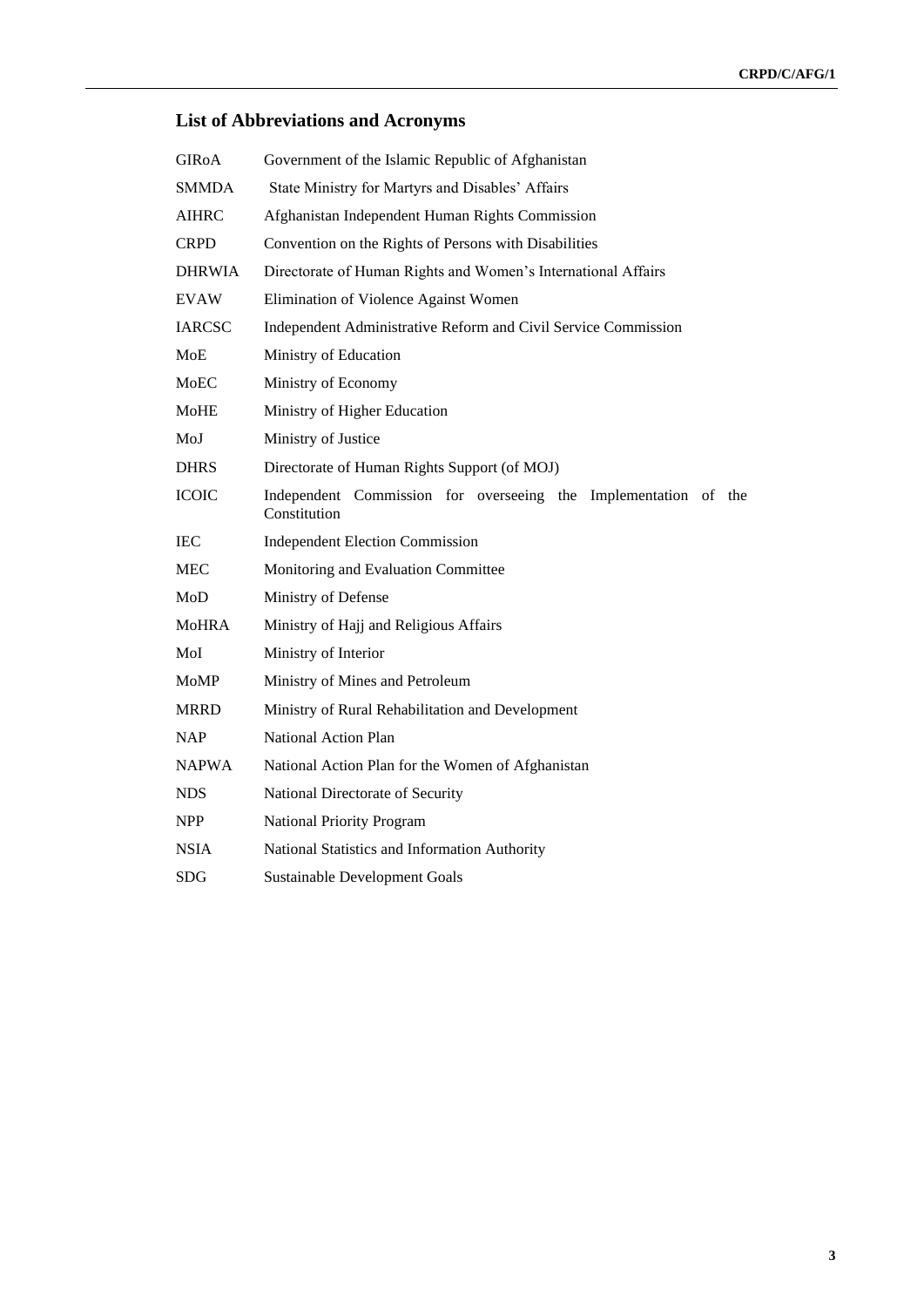## <span id="page-3-0"></span>**In the name of Allah, The Most Gracious, The Most Merciful**

## <span id="page-3-1"></span>**I. Preamble**

1. The Islamic Republic of Afghanistan (GIRoA) as a member of the United Nations and a pioneer country in ratification of international human rights instruments have ratified seven core conventions including the Convention on the Rights of Persons with Disabilities (CRPD) and its Optional Protocol and is committed to the implement of their provisions.

2. In accordance with Article 7 of the Constitution, the Islamic Republic of Afghanistan observes and implements the provisions of the Universal Declaration of Human Rights (UDHR) and acceded international human rights conventions through enacting and implementing national laws, policies, strategies and socio-economic and development programs.

3. Acknowledging the importance of the state parties' reports to the United Nations Human Rights Monitoring Mechanisms as an international obligation, the GIRoA gives due priority to the preparation and submission of national reports on the implementation of acceded human rights conventions.

4. The preparatory process for this report started in 2018 and completed with the cooperation of the relevant state and non-state institutions. This report intends to illustrate the implementation of the provisions of the CRPD in Afghanistan.

5. Directorate of Human Rights and Women International Affairs of the Ministry of Foreign Affairs (MoFA) as the coordinating body in the preparation of this report expresses its gratitude for the cooperation extended by the relevant state and non-state institutions throughout the process. Additionally it welcomes constructive criticism and recommendations of the readers of this report, which will positively collaborate to the overall implementation of the provisions of the CRPD.

## <span id="page-3-2"></span>**II. Methodology (Preparation of the Report)**

6. In accordance with Article 35 of the CRPD, the UN general guidelines, and the guidelines issued by the Monitoring Committee of CRPD on states' reports to the UN Human Rights Monitoring Mechanisms, the GIRoA has developed this report in cooperation with 29 relevant governmental institutions, and in coordination with the Afghanistan Independent Human Rights Commission (AIHRC), as well as civil society organizations.

- 7. To prepare this report GIRoA has established three national committees as following:
	- 1-Steering Committee: Steering Committee is the leading body in the reporting process. It monitors the overall process including providing solutions for the challenges and approval of the report;<sup>1</sup>
	- 2-Technical Committee: Technical Committee is a technical body composed of members of relevant governmental and non-governmental organizations. This Committee provides information and data on the governmental agencies' implementation measures of the provisions of the conventions, which will be consequently reflected in the report;
	- 3-Drafting Committee: Drafting Committee consists of some of Technical Committee's members, officers of the reporting desk of the Human Rights and women's International Affairs Directorate of MoFA and the Legal Adviser/s who are tasked with drafting the report.

8. The required information for the report has been collected from 29 state institutions using specific questionnaires. Furthermore in order to determine the level of consideration of

 $<sup>1</sup>$  The steering committee for preparing the state reports on implementation of the Human rights</sup> conventions has established by the president order No: 224 – 2018. This committee consist the deputy ministers of the relevant governmental institutions.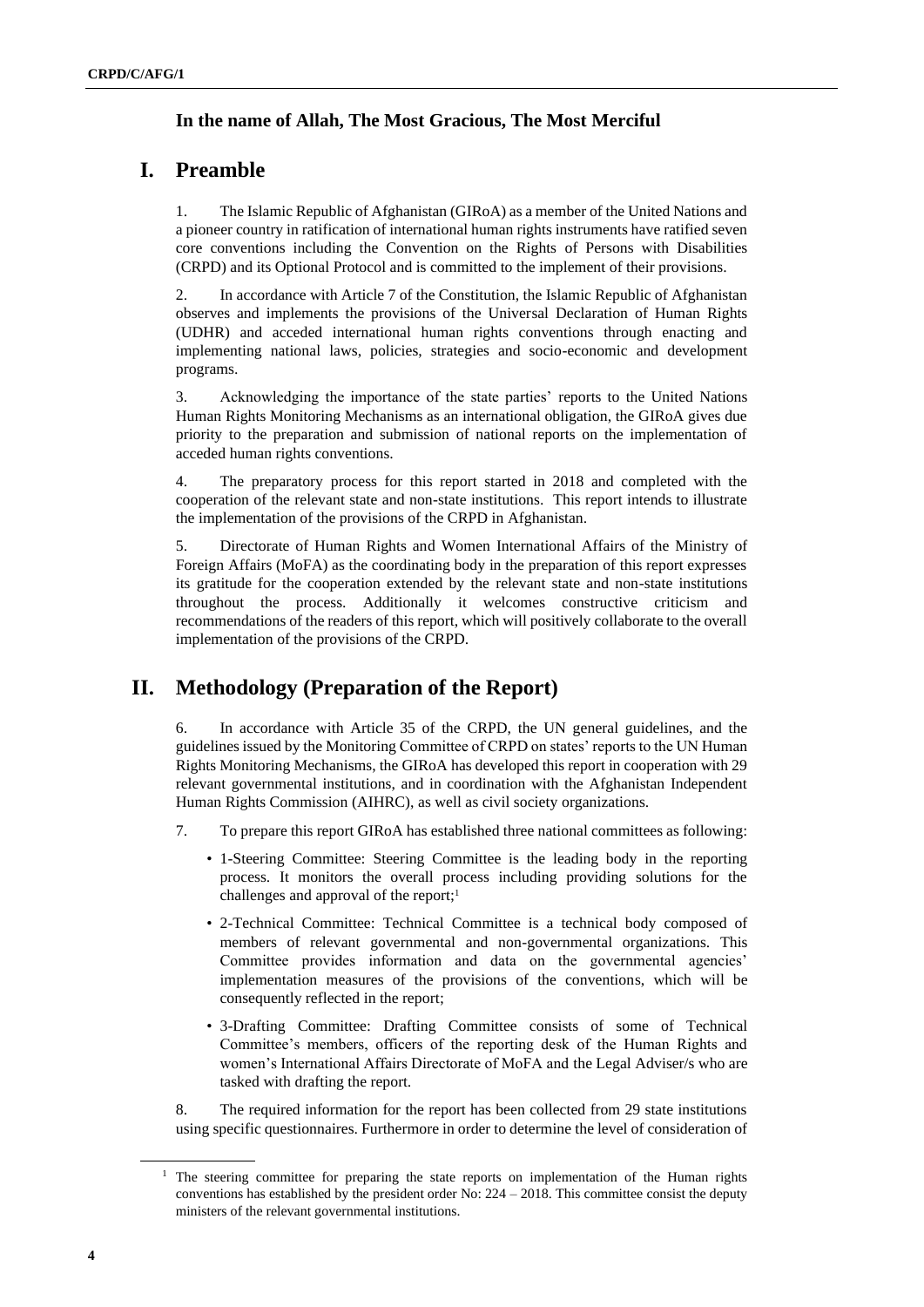the CRPD provision in legislatives and strategic documents, 45 legislative documents and 8 strategies and policies of the relevant state institutions have been examined.

9. The collected information and findings of the review of the legislative documents have been reviewed in eight working meetings of the technical committee. The drafting of this report has been finalized by the Technical Committee in December 2018 and approved by the Steering Committee in 2019.

## <span id="page-4-0"></span>**Part one**

#### <span id="page-4-1"></span>**Brief Information about Afghanistan**

#### **A. Location and Population**

10. Afghanistan is located in the South Asia, bordering Tajikistan, Uzbekistan and Turkmenistan in the north, Pakistan in the south and east, Iran on the west and China in the northeast. The total area of Afghanistan is 652964 sq. KMs and is fully covered by dry lands. Afghanistan has 34 provinces, and Kabul city is the capital of the country. Each province is divided into districts; total number of which is currently 387.<sup>2</sup>

11. Based on 1979 survey and 2018 estimations, the population of Afghanistan is estimated at 31.6 million out of which 16.1 million (51%) are male and 15.5 million (49%) are female. The estimations reflect that 22.6 million (71.5%) people are living in urban area, 7.5 million (23.7%) people are living in rural and 1.5 million (4.8%) are Kochis (nomads). 47.8 % of the total population of Afghanistan are under the age of 15 years old.

#### **B. Political system**

12. Based on the Constitution, Afghanistan has a presidential political system. The state of Afghanistan is comprised of three main branches (Government, Judiciary and the Parliament). The president, elected through national elections, leads the executive branch, while heading the state.

 .13 The Constitution guarantees the division of power among the three main organs of the state.

 .14 Based on the constitution, the judiciary of Afghanistan is an independent organ of the state, which is comprised of primary and appeal courts and the Supreme Court. This organ of the state addresses all claims of the natural or legal persons.<sup>3</sup>

 .15 The parliament / National Assembly of Afghanistan consists of two chambers (House of Representatives (Wulesi Jirga) and House of Elders / Mishrano Jirga). The House of Representatives has 250 members, which are elected through a national election process.<sup>4</sup> House of elders/Mishrano Jirga has 102 members; one third comes from the Provincial Councils, one third from District Councils of the provinces and the remaining are appointed by the president.<sup>5</sup>

16. The government of Afghanistan consists of central administration, which includes ministries and government agencies, and local administration, which include provincial and district administrations. To promote public participation and accountability, the Provincial and District councils are placed in the local administration. The people directly elect their members.

#### **C. Legal Framework**

17. The Constitution of Afghanistan enshrines and guarantees the fundamental rights and freedoms of the Afghan citizens. These rights and freedoms are stipulated in the Second

<sup>&</sup>lt;sup>2</sup> The number of the districts has provided by the National Statistic and Information Organization.

<sup>&</sup>lt;sup>3</sup> Article 120 of the constitution.

<sup>4</sup> Article 82 of the constitution.

<sup>5</sup> Article 84 of the constitution.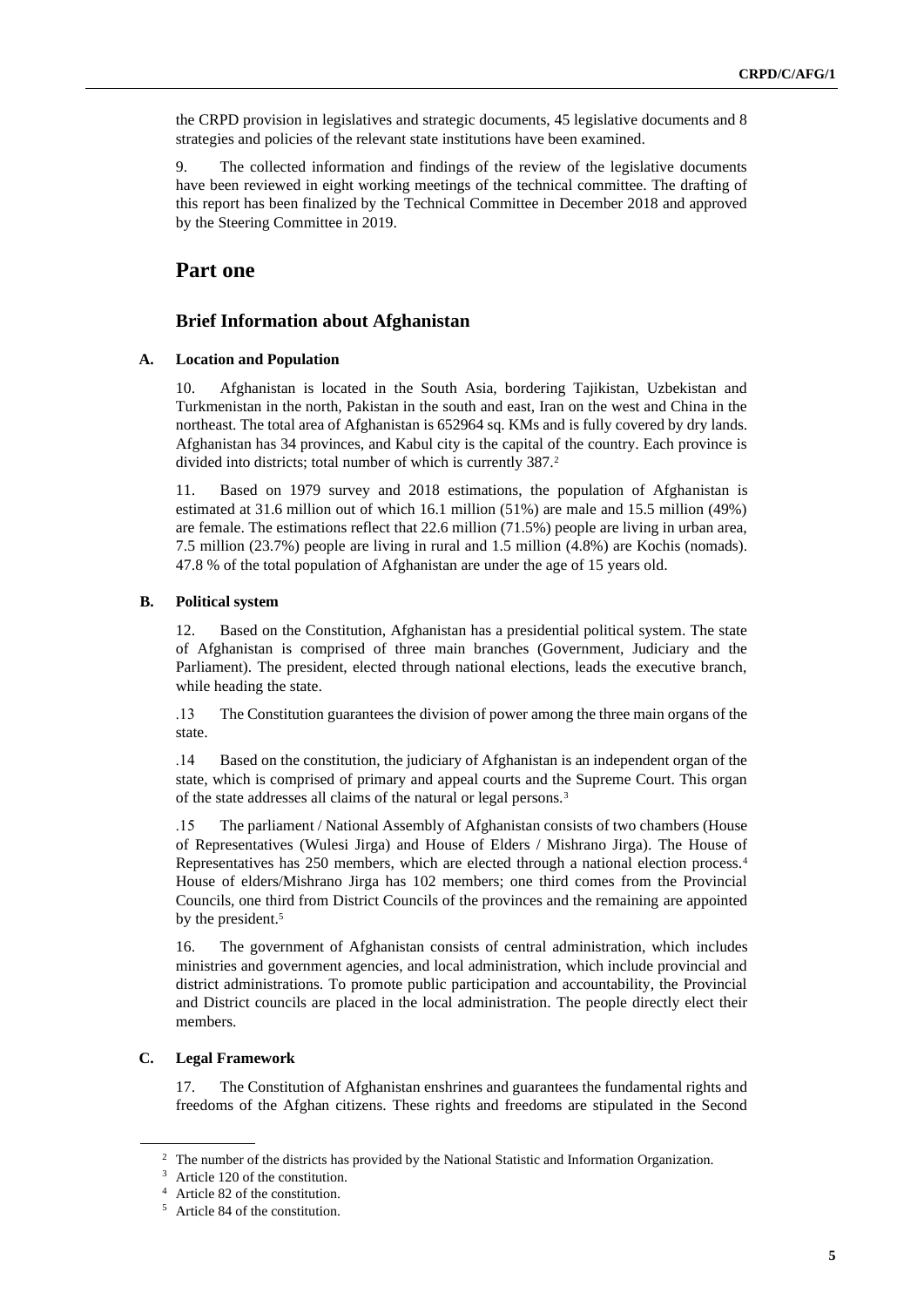Chapter of the Constitution, under the title "Fundamental Rights and Obligations of Citizens". The Constitution and the legal framework of the IRoA offers strong and credible guarantee for the fundamental rights and freedoms including, the rights and freedoms of persons with disabilities, as enshrined in the CRPD, and their violation results in criminal responsibility for the perpetrators.

18. For the purpose of realization of the rights and freedoms which are enshrined in the constitution, the Islamic Republic of Afghanistan has enacted 744 legislative documents, since 2004, a number of important and relevant legislative documents are mentioned below:

- Law on the Rights and Privileges of the persons with Disabilities;
- Civil Service Law;
- Labor Law;
- Education Law:
- Law on Political Parties;
- Social Organizations Law;
- Law on Mass Media;
- Law on Access to Information;
- Law on Administrative Performance;
- Law on Prevention of Harassment Against Women and Children;
- Law on Social Protection;
- Law on Health;
- Children Guardianship Law;
- Law on food Security;
- Law on Civil Higher Education;
- Law on Public and Private Participation;
- Law on Regulation Affairs of Red Crescent Society (Afghan Red Crescent Society);
- Law on Consumer Protection:
- Elections Law;
- Law on Protecting the Rights of Author, Writer, Artist and Researcher (Copyright);
- Law on Protection of Inventor and Discoverer Right;
- Law on Managing Land Affairs;
- Law on Urban Development and Housing;
- Insolvency Law;
- Road Transport Law;
- Law on Population Statics Registration;
- Law on Obtaining Rights;
- Regulation on Support of Human Rights in Governmental Administration;
- Regulation on the Privileges of Health Staff at Risk;
- Regulation on Establishment and Activity of Private Mass Media;
- Regulation on Evaluation of Environmental and Social Impacts;
- Regulation on Women's Shelters;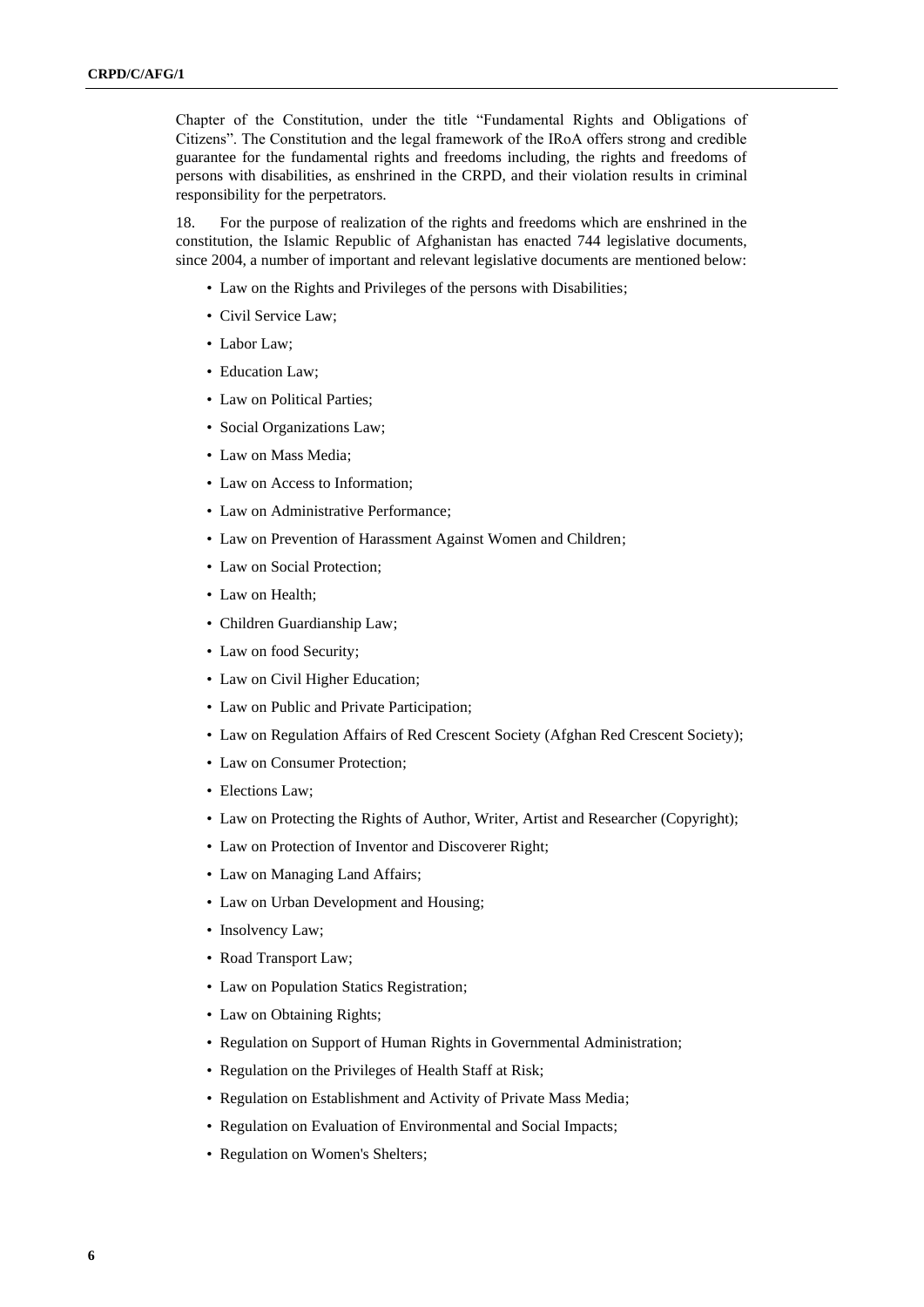19. In the field of access to justice, Islamic Republic of Afghanistan in accordance with the National Justice Sector Reform Program<sup>6</sup> and with the aim of realization of the international human rights standards the following laws and regulations has been enacted or amended:

- Penal Code;
- Criminal Procedures Code (amended);
- Law on Elimination of Violence Against Women;
- Juvenile Rehabilitation Law;
- Detention Centers and Prisons Law;
- Law on Structure and Jurisdiction of Special Courts;
- Whistle-blowers Protection Law;
- Child Protection Law;
- Law on Prevention of Torture:
- Law on the Prevention of Child Recruitment in the Armed and Security Forces;
- Law on Prevention of Human Trafficking and Smuggling of Migrants;
- Law on Combating Corruption;
- Law on Prevention of Terrorism Financing;
- Law on Money Laundering and Proceeds of Crime;
- Law on Commercial Contracts and Selling Property;
- Law on Combating Against Drugs and Narcotics;
- Law on Cooperation with the ICC;
- Regulation on Management of Detention Centers' Affairs;
- Regulation of Extradition of Suspects and Accused and Transfer of the Convicts.

20. The new Penal Code of Afghanistan has encompassed the criminal provisions previously scattered in 33 laws in the field of criminal justice. The Penal Code for the first time enshrines war crimes, crimes against humanity, cyber-crimes, child abuse (Bachabazi), environmental crimes, electoral crimes, corruption, crimes foreseen in the ICC Rome Statute... The Penal Code firmly stipulates the general principle of "proportionality between crimes and punishments".

21. Islamic Republic of Afghanistan has ratified seven core international human rights instruments, namely:

1) International Covenant on Civil and Political Rights (ICCPR) in 1983;

2) International Covenant on Economic, Social and Cultural Rights (ICESCR) in 1983;

3) International Convention on the Elimination of All Forms of Racial Discrimination (CERD) in 1983;

4) Convention against Torture and Other Cruel, Inhuman or Degrading Treatment or Punishment (CAT) in 1987;

5) Convention on the Rights of the Child (CRC) in 1994;

6) Convention on Elimination of All Forms of Discrimination Against Women (CEDAW) in 2003;

<sup>6</sup> National Justice Reform Program (2017-2021) has developed for implementation of the reforms in the justice sector.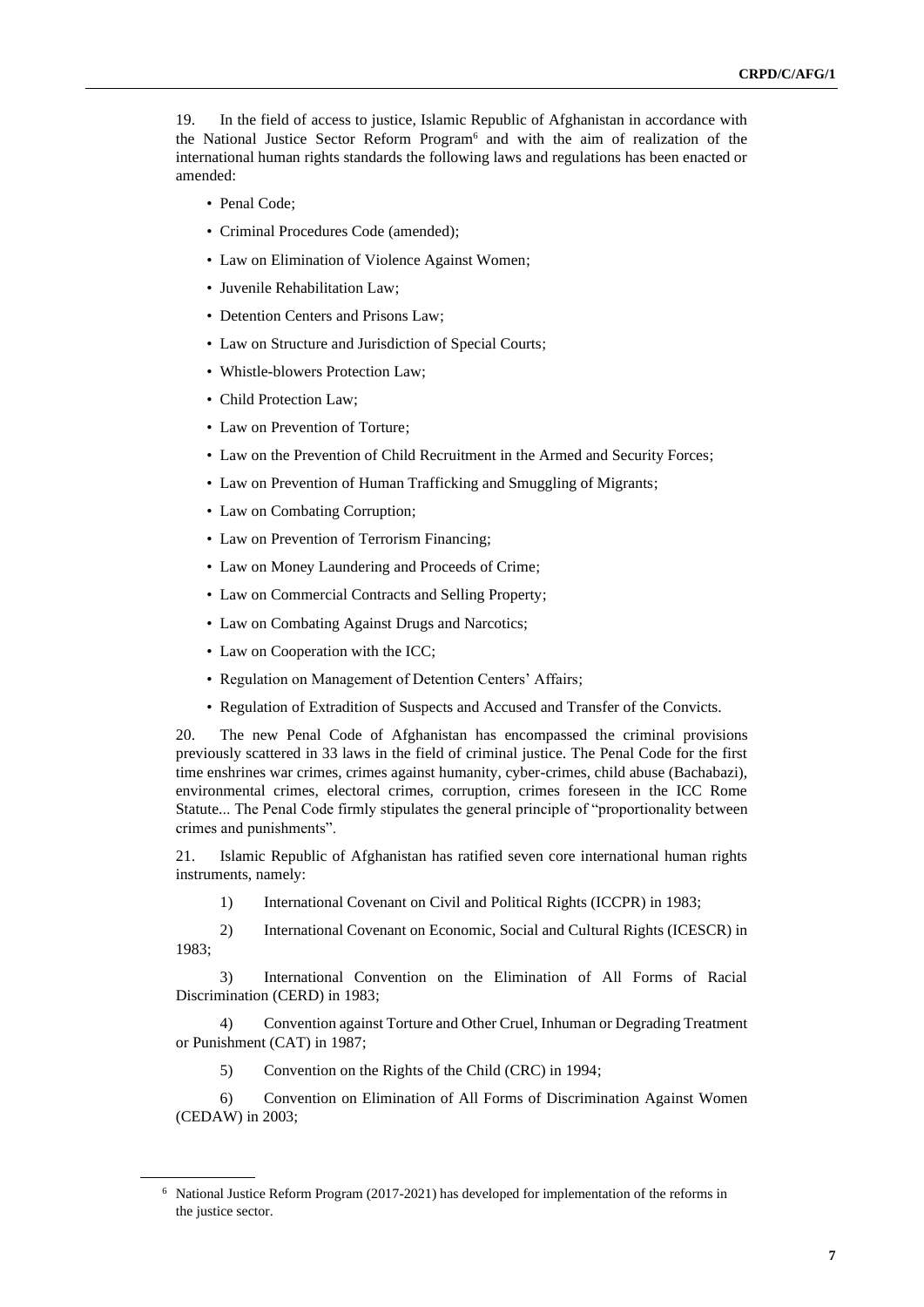7) Convention on the Rights of Persons with Disabilities (CRPD) in 2012;

8) Additionally, the IRoA has also acceded to the CRC Optional Protocol on the Sale of Children, Child Prostitution and Child Pornography in 2002, the Second CRC Optional Protocol on the Involvement of Children in Armed Conflict in 2003, CAT Optional Protocol in 2017 and CRPD Optional Protocol in 2012;

The IRoA, in accordance with its international obligations, has been regularly reporting to the Universal Periodic Review, and has submitted its national reports and participated in all the three review cycles. Additionally, in accordance with the Action Plan on Prohibition of Child Recruitment in Armed Conflict, the GIRoA has submitted eight annual periodic reports to the United Nations. Meanwhile in the field of disability affairs, the IRoA has started the ratification process of the Marrakech Convention.

#### **D. Socio-Economic Situation**

22. The GIRoA, having been struggling with conflict, insecurity and instability for the last four decades, has had constrained opportunity to address socio-economic matters such as poverty eradication, building infrastructure, development of effective human resources, rule of law and ensuring public welfare. Despite this, Afghanistan Living Conditions Survey<sup>7</sup> shows significant progress in some development indicators such as the right to education, right to health and the like. Some indicators, such as the right to work, poverty and food security have gone through fluctuations over the recent years. The survey shows that the chunk of the population that lives under the poverty line have increased by 55% in the year 2016.<sup>8</sup>

23. In addition, the analysis of the data from the Afghanistan Living Conditions Survey shows that the job market in Afghanistan is not in a good status. Around one fourth (24%) of the labor force is unemployed. From those employed, 20% fear losing their jobs due to job insecurity. Employment in the field of agriculture covers a huge chunk of the labor market. This means that 44% of all employment is in the agriculture sector. Employment in the field of primary production industry, at 18% of all employment, is considerably lower than the employment of other industries, such as Agriculture. Nonetheless, the process of moving towards a developed and dynamic economy has begun.<sup>9</sup>

24. Furthermore, high population growth has caused more and more people to join the workforce, but unfortunately, the labor market is unable to catch up with current growth rate and this puts further pressure on education, health services and available arable land.

25. Despite the existing challenges, Afghanistan is firmly committed to the Sustainable Development Goals, and works towards their realization.

26. Regarding access to healthcare, findings of the NSIA shows that 93% of the population of Afghanistan is located within a two hours distance from public clinics, and 82% of the populations are located in a distance of less than two hours from provincial or district healthcare facilities. However, 8.3% of the population still lives in a six hours distance from health centers.

27. Antenatal healthcare that plays a key role in the reduction of child and maternal mortality rates has been enhanced. However, a low percentage of women attend the clinics for regular check-ups, less than the four times recommended by the WHO.<sup>10</sup>

28. The current literacy rate in Afghanistan is estimated at 36%. Findings show that 20% of women and 50% of men are literate, but still around eleven million youth and adults across the country lack literacy. In order to tackle illiteracy, the GIRoA, has dedicated a department at a deputy ministerial level at the Ministry of Education to handle all matter dealing with

<sup>7</sup> Afghanistan Living Conditions Survey is conducted by the NSIA in the year 2016.

<sup>&</sup>lt;sup>8</sup> Findings of the Afghanistan Living Conditions Survey, conducted by the NSIA in the year 2016-17 for more info.

<sup>&</sup>lt;sup>9</sup> Findings of the Afghanistan Living Conditions Survey, conducted by the NSIA in the year 2016-17 for more info.

<sup>&</sup>lt;sup>10</sup> Findings of the Afghanistan Living Conditions Survey, conducted by the NSIA in the year 2016-17 for more info.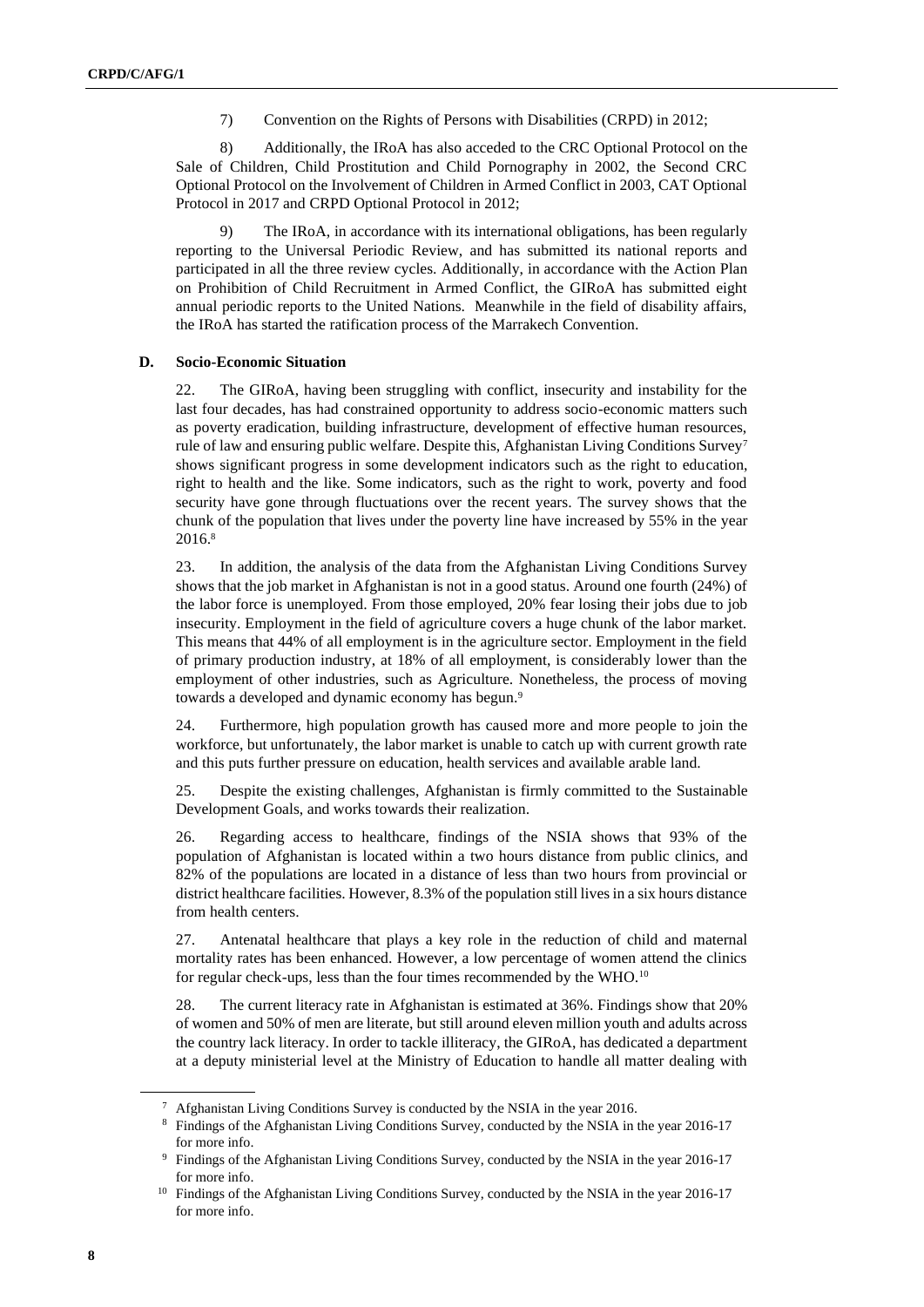educational needs and to try to eliminate illiteracy in the country. Concerning literacy trainings, the MoE has established the literacy committee under the auspices of the Second Vice President and has developed the National Literacy Strategy for a period of seven years  $(2013 - 2020).$ <sup>11</sup>

29. Official statistics of the MoE shows that in 2017, the number of enrolled students in public and private schools across the country was 9,234,459, out of which 5,703,160 were boys and 3,531,299 were girls. Nevertheless, around 3.7 million children do not have access to education. Number of teachers reached to more than 200,000 (2018) of which 34% are women. The number of educational institutions including schools, religious schools (Madrasas), technical & vocational education centers and teacher training centers reached 17,859.

30. On gender equality and improvement of women's situation, the findings of the Afghanistan Living Conditions Survey, shows that still the role of the women in the economy and their overall participation in the economy is not sufficient. To tackle this problem, the Ministry of Women Affairs (MoWA) of the Islamic Republic of Afghanistan beside, has developed and implementing the National Action Plan of Women of Afghanistan (NAPWA) and a Strategic Plan  $(2018 - 2022)$ .

31. To support women entrepreneurs and expand their access to the markets, the Afghan Women Chamber of Commerce was established. Additionally, the Ministry of Commerce and Industries (MoCI) established special units to support women entrepreneurs.

32. The Rural Economic Development Program designed to enhance the social and economic capacity of poor rural women. The program covers 34 provinces of the country. This program provides rural women with financial and technical services to economically empower them and to contribute to improving the family economy by launching businesses and investing in income generating activities.

33. The Ministry of Rural Rehabilitation and Development (MoRRD) plans and implements the National Priority Program on Women's Economic Empowerment. This program which covers of 80% of women as its beneficiaries helps to increase women's access to credit and financial services as well as technical and marketing services through participation in Savings Groups (SGs), Enterprise Group (EGs), Village Savings and Loan Associations (VSLAs) in 5,000 Village Development Councils over 76 districts in 34 provinces.

34. In addition to other development programs, the GIRoA has recently launched a new platform called the Citizens Charter. This mechanism aims at poverty reduction and improvement of living conditions of the people. This program is a participatory commitment between the government and society that increases the social participation of citizens in the state affairs. This ten-year program covers all the population over three phases. The program provides services and infrastructure as well aims to tackle the inequalities in the services provisions, hence creating integrated villages and cities. This program ensures that all people; men, women and children are included in the development measures and activities, and that they monitor the implementation of the related projects.

35. As a member of the UN, the GIRoA is committed to implement the SDGs as stipulated in the Decision 16 of 2015 of the Council of Ministers - GIRoA. The Ministry of Economy has been mandated with monitoring and evaluation of the work, coordination and effective implementation of the SDGs and preparation of regular reports on their implementation, and presenting the reports to the Minister's Council and to the UN. With a view to support realization of the SDGs, the Executive Committee on SDGs was established under the leadership within the Secretariat of the Council of Ministers. Working groups of this Committee work in the areas of collection and analysis of information, reporting and follow up of implementation of the SDGs in Afghanistan.

<sup>&</sup>lt;sup>11</sup> Findings of the Afghanistan Living Conditions Survey, conducted by the NSIA in the year 2016-17 for more info.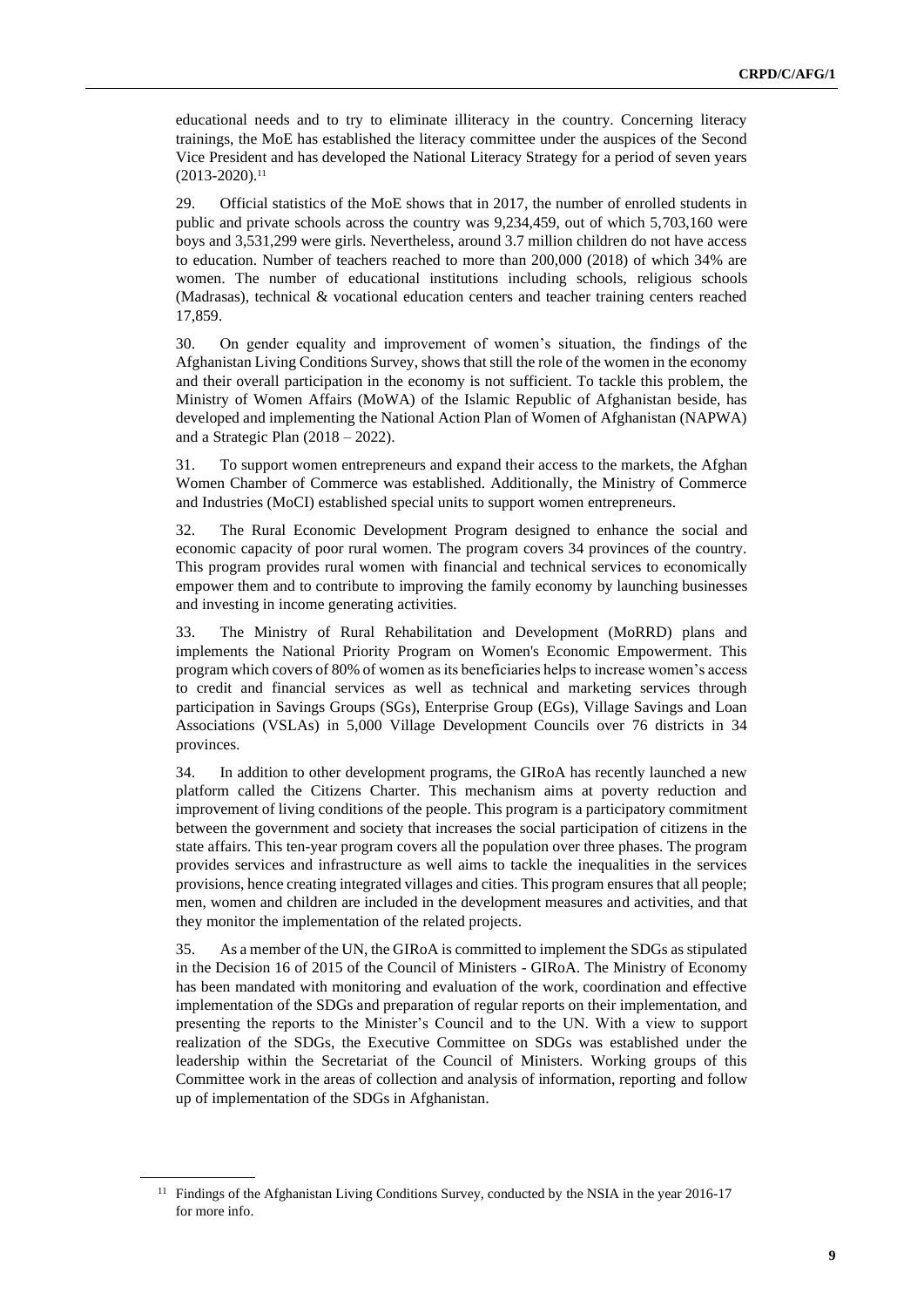## <span id="page-9-2"></span>**Part two**

## <span id="page-9-3"></span>**Information on the Implementation of the provisions of the CRPD**

## <span id="page-9-4"></span>**General Provision of the Convention (Articles 1 – 5)**

## <span id="page-9-0"></span>**A. Definition**

36. Definition of the disabled person, which has an important role in the realization of the human rights of the persons with disabilities, has been stipulated by the national legislations of Afghanistan. Article 3 of the law on rights and privileges of persons with disabilities enjoins, "A Disabled is a person whom as a result of a physical, mental, sensory and intellectual impairment or as identified by the health commission; loses his/her health and ability in a manner that impede his/her participation in social and economic life". This Article also foresees two types of disabled persons: 1) Those entirely disabled or the one who loses more than 60% of his/her abilities and 2) partially disabled or the one who loses 30% to 60% of his/her abilities. Additionally, second part of Article 3; divides disabled persons into two further categories: disabled person by birth/handicapped and disabled person by impairment. The aforementioned Article stipulates, "Disabled person by birth/handicapped is the one who loses ability of one organ of his/her body that impedes his/her performance and activities despite looking healthy". Paragraph 18 of the Article 3 of the Child Protection Law defines disabled children. This Article stipulates, "Disabled child is one who suffers physical, mental, sensory and intellectual impairment naturally or unnaturally in a manner that he/she loses wellbeing and impede his/her ability.

37. The GIRoA is committed to embed the provision of the ratified human rights instruments in the national legislation. However, existence of the word handicapped in some legislative documents shows that still there are some incompatibilities between national legislative documents and provision of the ratified human rights conventions. To this end, Ministry of Justice (MoJ) of the IRoA in accordance with the Law on Processing, Publishing and Enforcement of Legislative Documents and Regulation on Protection of Human Rights in the Governmental Administrations, continuously endeavors to ensure compatibility of the national legislative documents with the provision of the ratified human rights instruments including the CRPD.

### <span id="page-9-1"></span>**B. Implementation of General Principles and General Obligations**

38. The Constitution of Afghanistan in its Article 7 stipulates that the GIRoA shall observe provisions of the ratified human rights conventions including the UDHR. Additionally, Article 6 of the Constitution enjoins that the GIRoA has the responsibility to create a prosperous and progressive society, preserve human dignity and protect human rights. Furthermore, the chapter two of the Constitution enshrines the fundamental rights and freedom of citizens under the title of "rights and responsibilities of the citizen" without any discrimination. This has been the basis of the legislative documents, policies and programs of the GIRoA.

39. Respect for inherent dignity, individual autonomy and independence of the persons with disabilities, which are the top principles of the CRPD and have effective role in the realization of the rights of persons with disabilities, are clearly stipulated in the Constitution of Afghanistan. As mentioned earlier, Article 6 of the Constitution of Afghanistan enshrines seven main principles including; the respect of the human dignity. The above-mentioned Article reads that "The state shall be obligated to create a prosperous and progressive society based on social justice, preservation of human dignity, protection of human rights, realization of democracy, preservation of national unity as well as equality among all peoples and tribes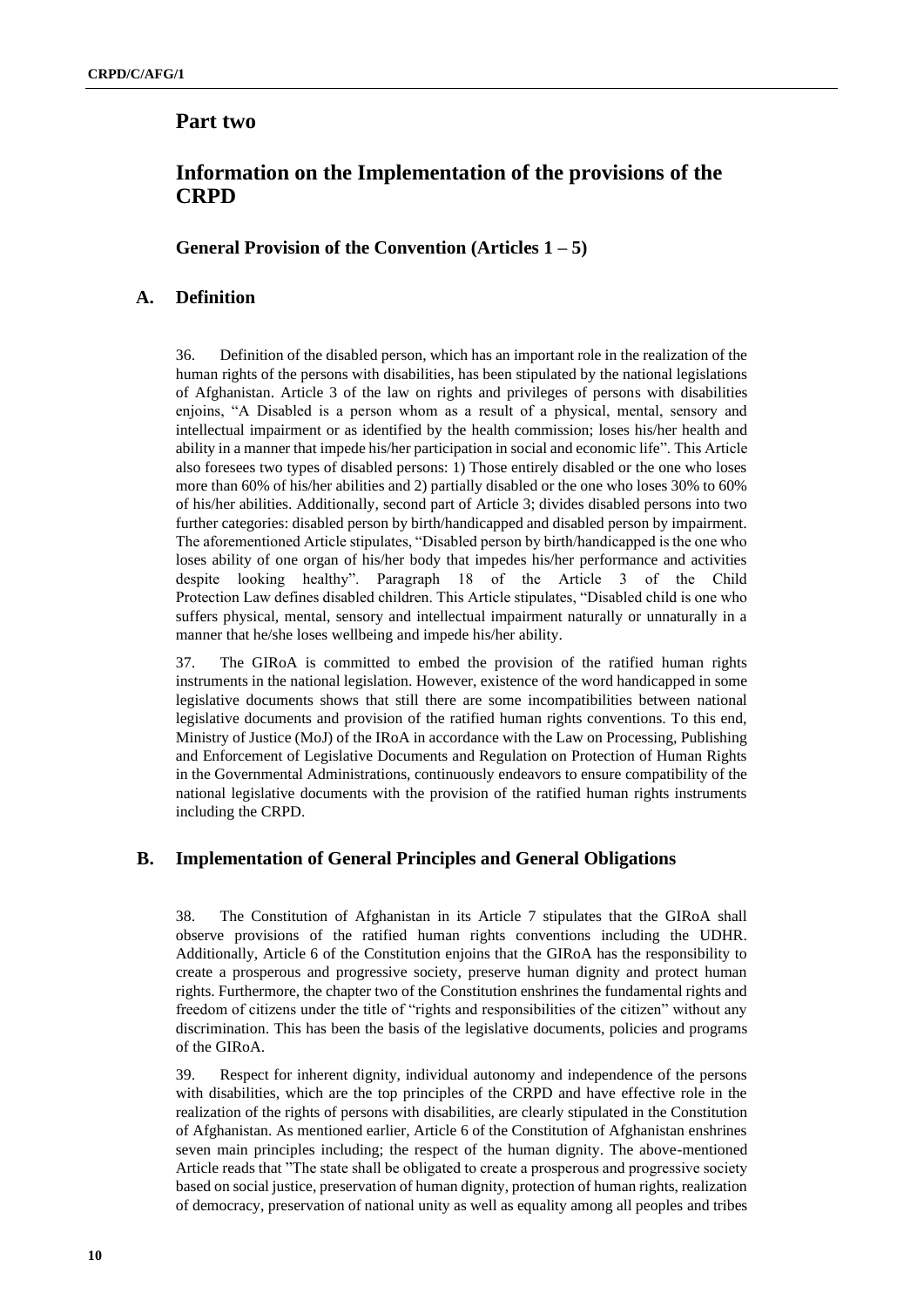and balanced development of all areas of the country". Furthermore Article 24 of the Constitution enjoins" Liberty and human dignity are inviolable. The state shall respect and protect liberty as well as human dignity". Additionally, the Constitution of Afghanistan stipulates in its Article 29, the respect to the human dignity and liberty. Part 3 of the aforementioned Article enjoins" Persecution of human beings shall be forbidden. Punishments contrary to the human dignity shall be prohibited".

40. Non-Discrimination and respect of difference and acceptance of the persons with disabilities as part of human diversity and the humanity, based on the Islamic values, UN charter and the provisions of human rights conventions, are enshrined in the Constitution of Afghanistan. Article 22 of the Constitution stipulates, "Any kind of discrimination and distinction between citizens of Afghanistan shall be forbidden. The citizens of Afghanistan, men and women, have equal rights and duties before the law". This Article has clearly indicated that all form of discrimination including discrimination based on disability, is forbidden. Furthermore, Article 15 of the Law on Rights and Privileges of the Persons with Disabilities enjoins the full participation of the persons with disabilities in the social, political and economic affairs, cultural life, education, leisure and sport without any discrimination.

41. Equality of the opportunities, which has effective role in the autonomy and active participation of the persons with disabilities in the society, is stipulated by the Constitution of Afghanistan. Article 53 of the Constitution stipulates that "The state shall adopt necessary measures to regulate medical services as well as financial aid to dependants of martyrs and missing persons, and for reintegration of the disabled and handicapped persons and their active participation in society, in accordance with provisions of the law". Furthermore, Labor Law, Civil Service Law and Law on Rights and Privileges of the Persons with Disabilities stipulate participation of the persons with disabilities in the public affairs.

42. To guarantee the protection and promotion of the human rights of the persons with disabilities, the IRoA in accordance with the second chapter of the Constitution enacted a separate law under the title of "Law on the Rights and Privileges of the Disabled Persons" in 2009.This law published in the Official Gazette number (1037) of the MoJ. Article 3 of the aforementioned law obliges the State Ministry for the Martyr and Disabled Affairs (SMMDA) to pave the way, in coordination with the relevant institutions, for social support and habilitation of the persons with disabilities with the aim of enabling their active participation in the society. Furthermore, in order to manage and coordinate the relevant affairs of the disabled persons, the National Policy of the Disabled Persons is developed by the SMMDA.

43. More notably, the GIRoA has promoted the state supportive organization of the disabled persons to the level of Sate Ministry under the title of "State Ministry for the Martyr and Disabled Affairs". In the past, this department was a section of the Ministry of Labor and Social Affairs (MoLS). SMMDA has developed National Action Plan to facilitate health and habilitation services, education, employment, participation in the public affairs including cultural life, public awareness, and sport and so on for the persons with disabilities. The implementation process of the mentioned plan has been coordinated with the relevant state and non-state organizations. In addition, the SMMDA continuously monitor the implementation of the aforementioned National Action Plan through a joint monitoring committee, which consists of the representatives of the relevant agencies.

44. The SMMDA has developed the following procedures to facilitate the work in the field of disability affairs:

- 1) Procedure on identification and registration of the disabled persons;
- 2) Procedure on distribution of plots or residential land for disabled persons;
- 3) Procedure on Para Olympic;
- 4) Procedure on distribution of aids to the disabled persons;
- 5) Procedure on providing shelter for the disabled persons;
- 6) Procedure on allocation of educational scholarships for the disabled persons.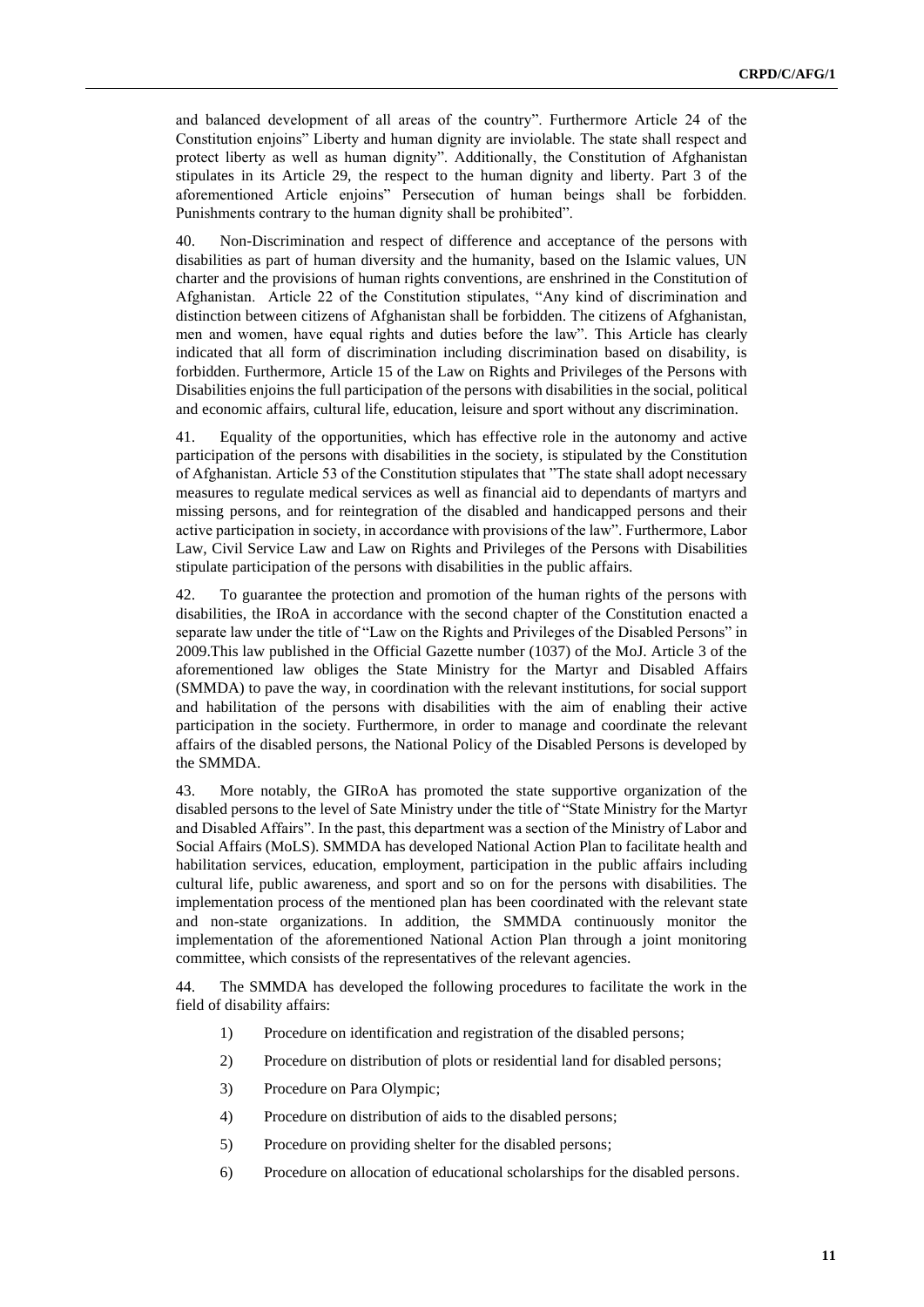45. In terms of protection and monitoring of the human rights of the persons with disabilities, Afghanistan Independent Human Rights Commission (AIHRC) has established a saperate department under the title of "Disableds Support Section". This section monitors, promotes and protects rights of the disabled persons in the capital and provinces. This Section of the AIHRC in addition to monitoring of the rights of the disabled persons impelements training, advocacy and reaserch programs on the rights of the disabled persons across the country.

46. The GIRoA, despite involvement in combating terrorism, in accordance with its national and international obligations continuously endeavors to pave the way for the full realization and fulfillment of the fundamental rights of the citizens, including those of the persons with disabilities.

### <span id="page-11-0"></span>**C. Implementation of the provisions included in the Articles 8 – 30**

#### **Awareness raising (Article 8)**

47. Article 37 of the Law on Rights and Privileges of the Disabled Persons obliges Ministry of Information and Cultural (MoIC) and all relevant state and non-state organizations to take measures for raising the public awareness on the rights of the persons with disabilities.

48. Based on the aforementioned Article, MoIC continuously endeavors to publish Articles and contents in order to raise public awareness all over the country on the rights of the persons with disabilities through its official publications and Bakhtar News Agency website. This Ministry has planned to allocate one specific column in one of the state official publication/newspaper for publishing human rights related topic including the rights of persons with disabilities. Furthermore, MoIC has planned to conduct a national conference on the rights of the persons with disabilities. In this conference, the participants will focus on using sign language in the mass media. Meanwhile the SMMDA has coordination with the media and regularly encourage them to publish disability related contents. Furthermore, to raise public awareness on the rights of the disabled persons, SMMDA is working with relevant national and international Non-governmental Organizations (NGOs) including Assistance and Development Organization (ADO), Swedish Committee for Afghanistan (SCA), Community Center of Disabled persons (CCD), International Red Crosse Committee (ICRC) and Handicap International (HI). Since 2012 as a result of coordination with these organizations, the following activities have been carried out:

- Delivering awareness raising programs to 112908 persons in the capital and provincial levels, on the rights of the persons with disabilities;
- Increasing capacity of 8641 disabled persons -male and female- in the capital and provincial levels through conducting capacity building programs;
- 248 disabled persons both male and female, have been trained on sign language;
- Delivering awareness raising programs to 47183 disabled persons -male and femaleon their participation in the society;
- 21457 disabled persons received vocational trainings. The literacy and home school programs have covered also 34590 disabled persons.

 .49 Directorate of the Mosques of the Ministry of Haj and Islamic Affairs (MoHIA) has prepared an Islamic sermon regarding the rights of the persons with disabilities in an Islamic society. This sermon has distributed to the Mosques for its dissemination through the preaching of religious scholars across the country.<sup>12</sup> Meanwhile MoHIA is committed to continue and expand the awareness rising on the rights of the persons with disabilities via its public awareness raising programs in the future.

<sup>&</sup>lt;sup>12</sup> The sermon distributed through official letter number: 165 to the mosques in 2017.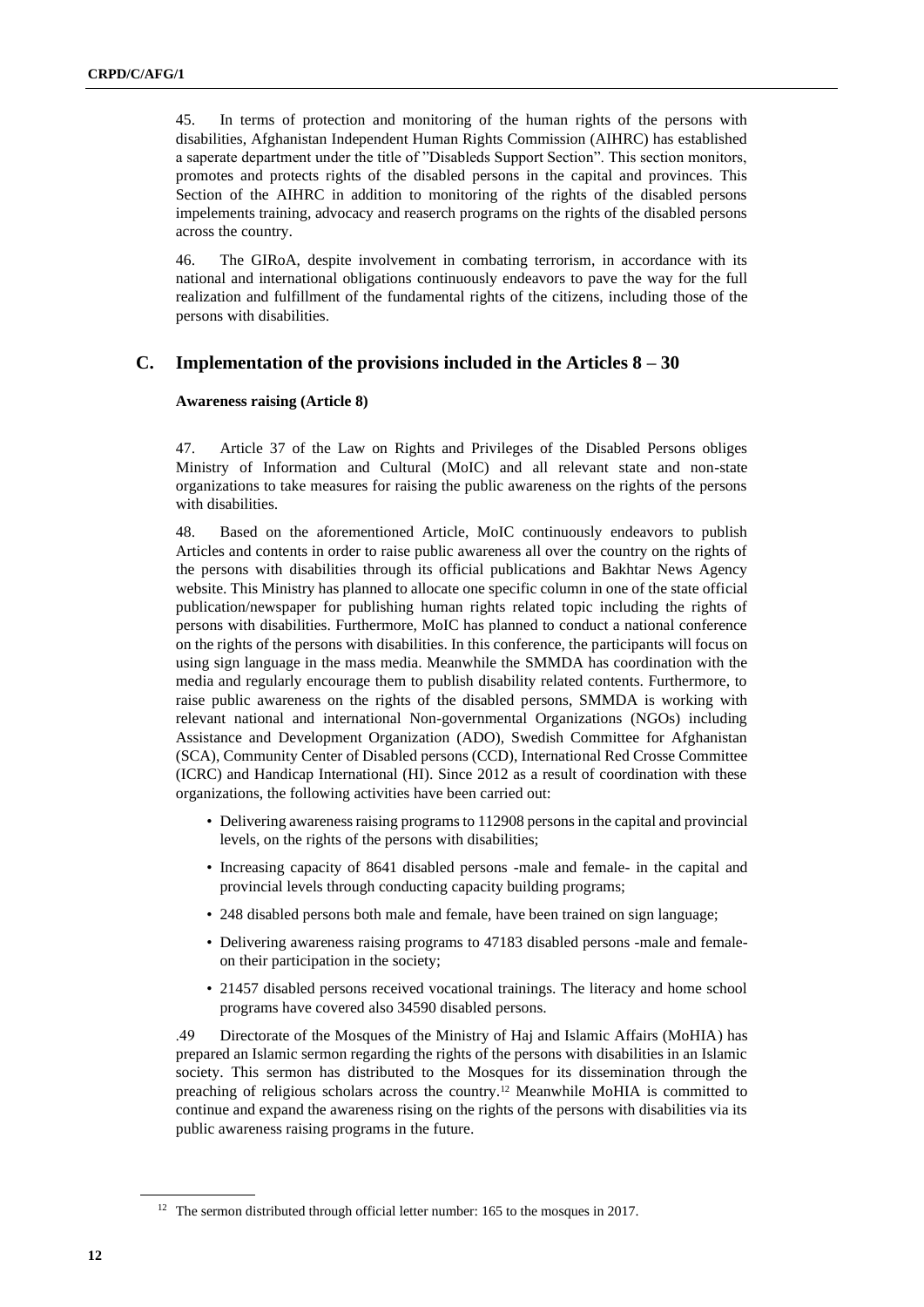50. Furthermore, the Human Rights Support Directorate (HRSD) of MoJ in accordance with the Regulation on Support of Human Rights in the Governmental Administration has the responsibility to build the capacity of the government employees concerning the ratified human rights conventions. To this end, since 2012 capacity of 2600 government employees regarding human rights convention including CRPD has been built by HRSD in the capital and four major provinces (Balkh, Herat, Nangarhar and Ghor).

 .51 Ministry of Interior Affairs (MoI) has developed and implements a Policy on the Rights of the Detainees and Imprisoned Persons and a Policy on observation of Humanitarian Law. Furthermore, in cooperation with the AIHRC, MoI has included the human rights education in the curriculum of National Academy of Police (NAP). Meanwhile, Directorate of Gender, Human Rights and Child Rights of the MoI conducts training programs for National Police on human rights, rule of law, women, and child rights. The aforementioned training programs are conducted with the support from AIHRC, Human Rights Support Directorate of MoJ, United Nations Assistant Mission in Afghanistan (UNAMA) and the EU Police (EUPOL).

52. In order to raise the morale of the disabled persons, Ministry of Information and Culture (MoIC) produce and disseminates theatre and training dramas. Furthermore, MoIC, signed Memorandum of Understanding (MoU) with the SMMDA in 2016 with the aim to better implement public awareness raising programs. Meanwhile, MoIC has planned to conduct a public awareness campaign to encourage the visual, audio and printing Media organizations to facilitate the dissemination of accessible information to the disabled persons. MoIC has also conducted a session with the representatives of the mass medias both stateowned and private to request their attention on raising public awareness on the rights of disabled persons and their role in the society.

#### **Accessibility and Personal Movement (Article 9 and 20)**

53. Article 22 of the Law on Rights and Privileges of the Disabled Persons obliges state institutions and all relevant organizations to consider required facilities for the disabled persons, in the design of buildings, roads, streets, parks, playgrounds, stadiums and in all other infrastructures including transportation and technology. Based on this obligation, the SMMDA has signed MOUs with Ministry of Urban Development (MoUD), Ministry of Transportation (MoT), Administration of Civil Aviation (ACA), Ministry of Communication and Information Technology (MoICT) and Municipality of the Kabul City. The signed MoUs aim at eliminating all physical obstacles and barriers before the movement of the disabled persons and their access to the public places and public services. In 2012, Ministry of Labor and Social Affairs (MoLSA) conducted a national conference in order to facilitate the access of the disabled persons to the public places and services under the title of "physical access of the disabled persons to the public places and services is a right of the persons with disabilities" for the heads of all municipalities. Additionally a general guideline for facilitation of the physical access of the persons with disabilities to the public places and services is developed and Ministry of Urban Development (MoUD) is responsible to ensure its implementation.

54. The NGO called Assistance and Development Organization (ADO have constructed 473 ramps in various buildings in the capital and provincial levels.

55. Ministry of Information and Culture (MoIC), in the reconstruction of the historical places pays attention to the construction of ramps and all required facilities for disabled tourists. Furthermore, MoIC has instructed the staff of historical places to pay specific attention to the disabled tourists.

56. Ministry of Communication and Information Technology (MoICT) is committed to provide required facilities for the disabled persons and pave the ground for their access to information technology. Toward this end, since 2014 the following services and equipments have been provided by MoICT to the blinds' school in the Kabul city:

- Connection of fiber optic services to the blind schools;
- Providing 3D videos of the subjects of Math, Physics, Biology and chemistry;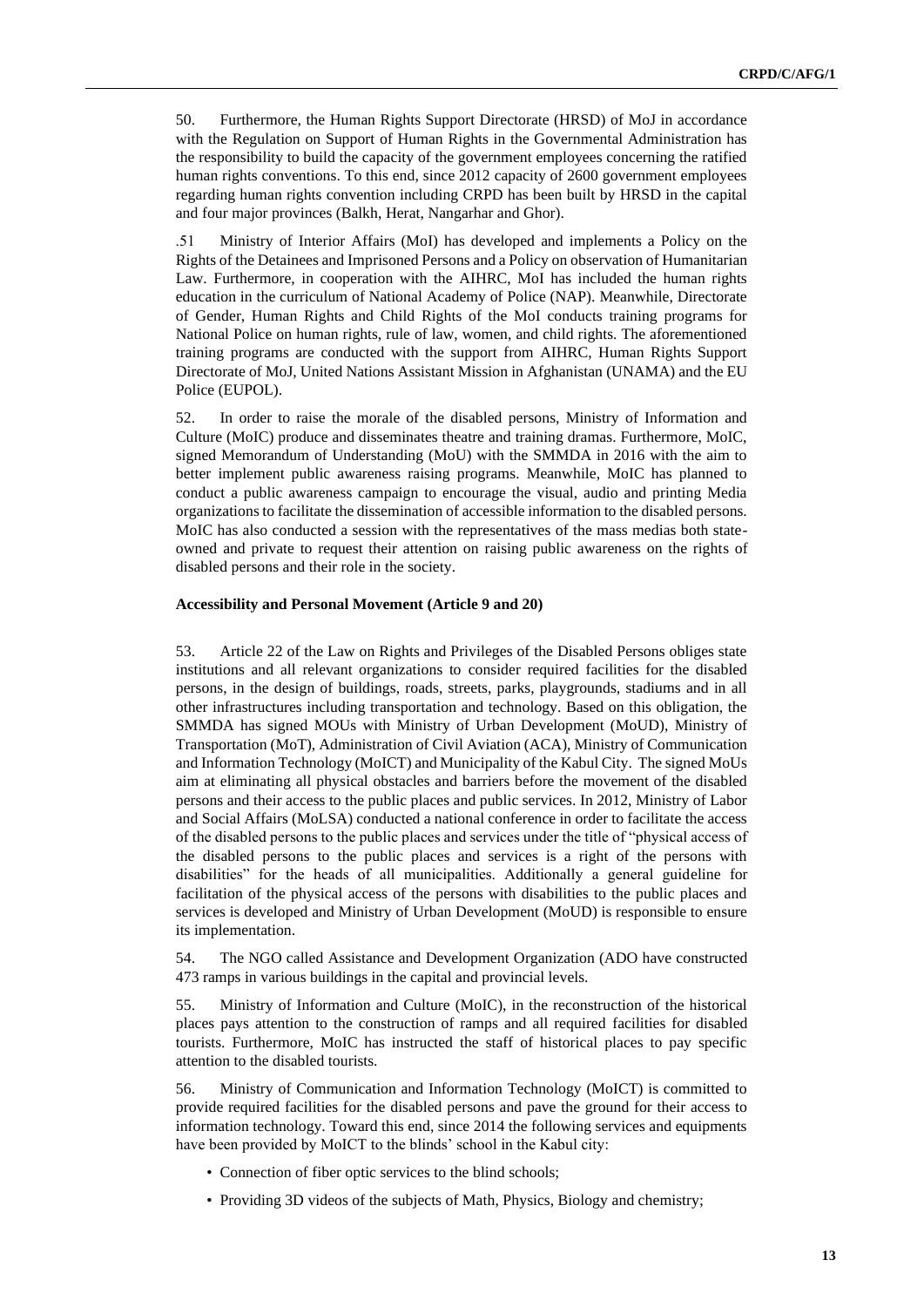- Providing 27 relevant didactic films;
- Providing other required technical equipments;
- Furthermore, MoCIT is committed to provide specific service to disabled persons including audio telephone service for the blind and photo telephone service for the deaf and is committed to facilitate training programs on information technology for the disabled persons.

57. Article 29 of the Law on Rights and Privileges of the Disabled Persons stipulates that driving permits shall be issued to those disabled persons that have the ability to drive. Moreover, Article 32 of the mentioned law obliges Ministry of Transportation (MOT) to provide discounts in coordination with transportation companies for the disabled persons while traveling.

58. Ministry of Haj and Islamic Affairs undertakes the following measures for the disabled persons during the pilgrimage:

- Providing space for the disabled persons in the first floor of the accommodation;
- Providing wheelchairs for the disabled persons;
- Providing special medical services for the disabled persons, if needed.

59. Physical obstacles and barriers before accessibility and personal movements of the disabled persons still exist in Afghanistan. Islamic Republic of Afghanistan is committed to take necessary measures to remove the physical obstacles and barriers before the disabled persons to ensure their full access to the public services and their autonomy.

#### **Right to Life, Situations of Risk and Humanitarian Emergency (Article 10 and 11)**

60. Right to life as an inherent right, is clearly enshrined by the Constitution of Afghanistan. Article 23 of the Constitution stipulates, **"**Life is the gift of God as well as the natural right of human beings. No one shall be deprived of this right, except by legal provision".

61. Ministry of Defense (MoD) of the IRoA conducts training programs for the military forces, in accordance to the international humanitarian law and human rights standards and with the aim of protection and safety of the civilians during the armed conflict. Particularly MoD has planned to develop a specific guideline for the protection and safety of the disabled persons during the armed conflicts. The guideline will instruct military forces to take necessary measures for the protection and safety of the disabled persons in the ground that during the armed conflict.

#### **Equal Recognition before the Law and Access to Justice (Article 12 and 13)**

 .62 Equal Recognition before the Law and Access to Justice, are enshrined by the Constitution of Afghanistan. Article 22 of the Constitution stipulates, **"**The citizens of Afghanistan, men and women, have equal rights and duties before the law". Article 31 of the Constitution enjoins, "Upon arrest, or to prove truth, every individual can appoint a defense attorney". Part three of the aforementioned Article obligates the state to appoint defense lawyers at the expense of the government if the accused lacks the financial ability to afford one. Based on the aforementioned principle of the Constitution, the new Penal Code of Afghanistan stipulates equal recognition of everyone before the law. Article 6 of the Penal Code stipulates, "The accused, suspects and convicts are equal before the law without any kind of discriminations". Article 65 of the Criminal Procedures Code stipulates, "If the victim is a child or suffers from psychological disorder, according to the status, the complaint shall be provided by their legal representative". Chapter two of the Criminal Procedure Code stipulates overall rights of the suspect and accused person. Article 11 of Criminal Procedures Code indicates, "If the victim, suspect or accused doesn't know the language used during the investigation and trial or is deaf or dump, they have the right of having an interpreter and the relevant organizations are responsible to appoint a translator for them". Meanwhile Code of Conduct / Regulation on Behavior of Prosecutors obligates prosecutors to deal in a reasonable manner with suspect and accused during the investigation.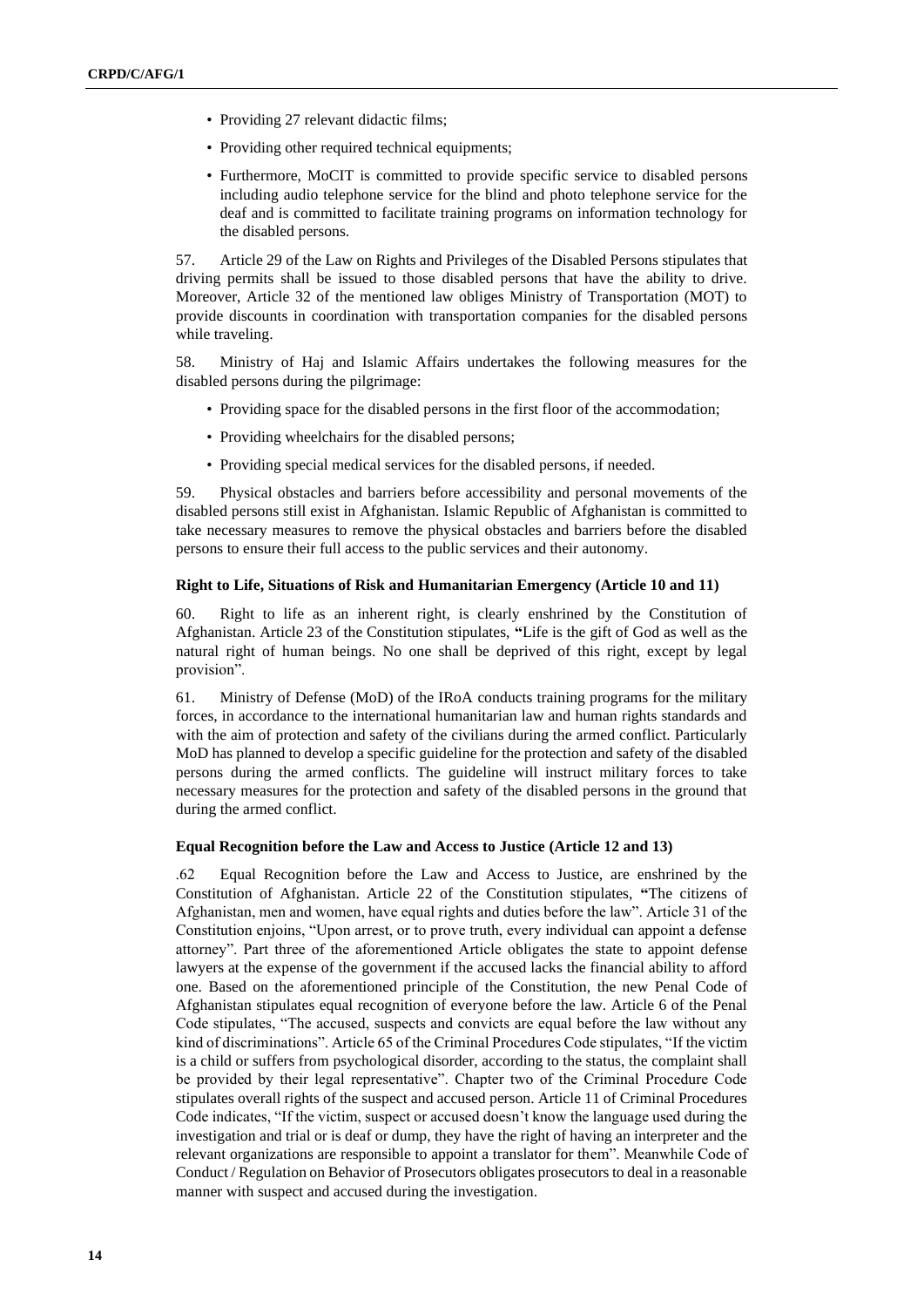63. Furthermore, Attorney General Office (AGO) is committed to protecting the rights of the disabled suspects and accused persons during the investigation process. The prosecutors endeavor to use summon of disabled suspect and accused as a last option.

64. The Supreme Court (SC) of the IRoA, according to the Constitution and relevant legislation treats similarly the litigants and carefully considers the principle of nondiscrimination. Furthermore, SC based on the five-year action plan for the judiciary reform, established a mechanism for receiving complaints on violation of human rights of the litigants and citizens including disabled persons. The Code of Conduct / Regulation on behavior of the judges stipulates that the courts shall act appropriately and reasonably with litigants and protect their human rights while taking into consideration their physical and mental status during the court proceedings.

65. Provisions of the Law on the Rights and Privileges of the Disabled Persons and Articles 88, 89, 90, and 91 of the Penal Code, particularly stipulate the rights of the disabled persons during the court proceedings. The courts consider the physical and mental status of the litigants in accordance Article 212 of the Penal Code. This Article obliges courts to consider special mitigation in the sentence. Furthermore, to promote and protect the rights of the disabled persons during the court proceedings, training programs are conducted for judges across the country.

66. Legal Aid Department of the Ministry of Justice (MoJ) provides legal aid services to the indigent accused and suspects including disabled accused and suspects across the country. This department pays special attention to the vulnerable groups including disabled persons during the process of obtaining their rights. Ministry of Women Affairs (MoWA) continuously endeavors to advocate and provide legal aid services for the indigent women including disabled indigent suspect and accused women during the court proceedings.

#### **Right to Liberty, Personal Security and Freedom from Torture (Articles 14 and 15)**

67. In its Articles 24, 26 and 27, The Constitution of Afghanistan stresses the Right to Liberty and Personal Security and recognizes this right for all citizens of Afghanistan. Article 24 of the Constitution reads, "Liberty is the natural right of human beings. This right has no limits except for affecting others' freedoms, as well as public interest, which shall be regulated by the law. Liberty and human dignity are inviolable. The state shall respect and protect liberty as well as human dignity." On the prohibition of arbitrary detention, Article 27 (2) of the Constitution stipulates, "No one shall be pursued, arrested or detained without due process of law." In addition to that, the Constitution of Afghanistan, inspired by the Universal Declaration of Human Rights, prohibits the detention of indebted persons. Article 32 states, "Debt shall not curtail or deprive the liberty of the individual." Similarly, Article 5 of the Penal Code of Afghanistan highlights the presumption of innocence and clarifies that innocence is the prevailing status; a person is innocent unless proven guilty by a final court verdict. Additionally, Article 12 of the Penal Code prohibits punishment contrary to the human dignity and clarifies that the sentence shall be enforced with due respect to one's human dignity.

68. Torture and Cruel Treatment is clearly prohibited in the Constitution. Article 29 of the Constitution stipulates, "Persecution of human beings shall be forbidden. No one shall be allowed to order torture, even for discovering the truth from another individual who is under investigation, arrest, detention or has been convicted to be punished. Punishment contrary to human dignity shall be prohibited." The Constitution of Afghanistan clearly prohibits torture in all phases of addressing a case as the phrase "even for discovering the truth" does not leave any space for excuses. Similarly, this Article prohibits torture during arrest, before prosecution and during detention or sentence. On the "Right to humane treatment during custody" as stressed upon in the international instruments, we shall refer to the phrase "Punishment contrary to human dignity shall be prohibited."

69. Furthermore, Article 24 of the Constitution stipulates, "Human dignity is inviolable". The Constitution also considers invalid any confession obtained by force or compulsion. In this regard Article 30 of the Constitution states, "A statement, confession or testimony obtained from an accused or from another individual by means of compulsion, shall be invalid. Confession to a crime is a voluntary admission before an authorized court by an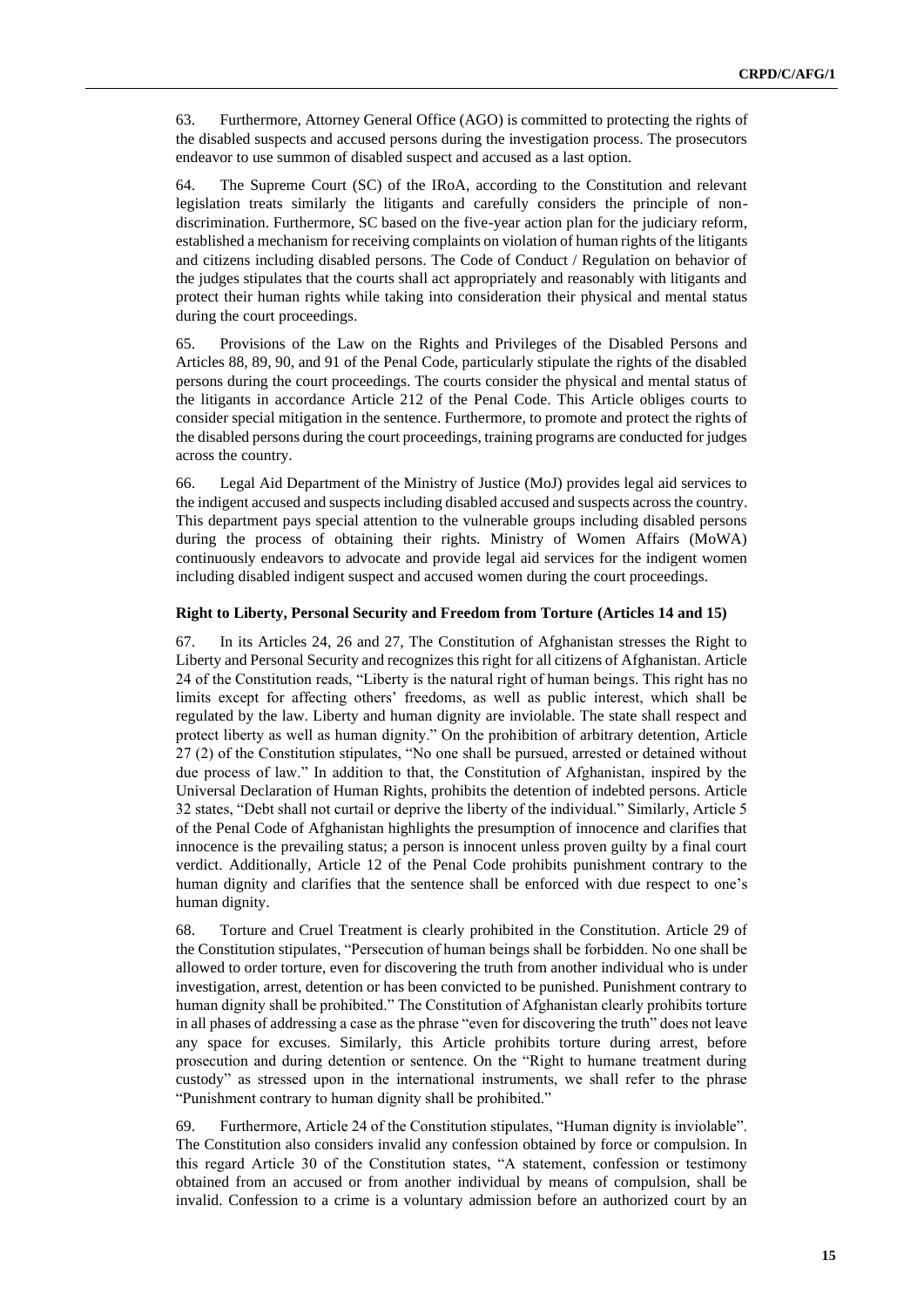accused in a sound state of mind." Based on the principles and provisions of the Constitution, Articles 21 & 22 of the Criminal Procedures Code prohibits abuse, compulsion, threat, intimidation and similar acts during investigation and prosecution of suspects and the accused. In case such offences are committed and proven, the perpetrators will be held responsible. In this regard, Article 22 (1) of the Criminal Procedures Code reads, "The judicial record officer, prosecution and court (or any other person assigned by them) are in no case allowed to have the suspect or accused make a statement or confession through abuse, use of drugs, compulsion, torture, hypnotism, threat, intimidation or promise of a favor. A statement or confession obtained through means mentioned in this Article cannot be validated as evidence.".

70. Based on constitutional provisions and with a view to prevent torture, the Government of the Islamic Republic of Afghanistan, and as per recommendation of the relevant human rights entities, adopted the Law against Torture in 2018. This law, in addition to strictly prohibiting torture, creates a specific mechanism under the name of the "Commission against Torture". The Commission is headed by the chairperson of the AIHRC, and the relevant government entities and civil society organization have its membership.

71. Concerning prohibition and prevention of torture, insult and verbal abuse, the Supreme Court of Afghanistan strictly observes without any distinction or discrimination, Articles 450 and 452 of the Penal Code, which prohibits torture, and Articles 678-682 of the same law that criminalizes insult and verbal abuse. Additionally, the recently developed Regulation on Judges' Offences, constitute one other measure undertaken with the aim to eliminate discrimination and address improper behavior of judges. Regarding the participation of persons with disabilities in the judicial sector, currently 10 persons with disabilities are appointed at the Attorney General's Office and 35 persons at the Supreme Court.

72. According to the Afghan laws, particularly based on the three directives issued regarding human rights and prohibition of torture, the Ministry of Interior prohibits persecution, harassment, torture, and other inhumane treatment by its ranks. With a view to ensure prevention of the aforementioned offences, the Directorate of Human Rights, Gender and Children of the MoI carry out continued monitoring. The MoI has also developed a procedure for addressing the complaints of prisoners and detainees and based on the Article 52 of the Law on Prisons and Detention Facilities, Complaints Redress Committees are established in every prison and it address the complaints received from the inmates.

#### **Freedom from Exploitation, Violence and Harassment and protecting the Integrity of the person (Articles 16 and 17)**

73. On prevention of exploitation, the Constitution of Afghanistan strictly prohibits the forced labor. Article 49 of the Constitution stipulates, "Forced labor shall be forbidden". Article 13 of the Social Protection Law, prohibits the use of the disabled persons for begging. This Article reads, "No one, including men and women, shall resort to the act of begging, or use mentally ill, disabled or impaired children and adults for such purpose." Additionally, Article 15 of this Law criminalizes the use of children, persons with mental disorders and the disabled and anticipates punishment for the perpetrators. Article 19 (2) of the Civil Service Law provides for the protection of human dignity and ensuring the safety of employees from harassment and physical, mental and ethical abuse at work. Furthermore, Article 4 of the Afghan Labor Law strictly forbids forced labor.

74. On prevention of persecution, harassment and insult of individuals, particularly persons with disability; the Penal Code criminalizes insult and verbal abuse through its Articles 678 and 679 and foresees punishment for its perpetrators. Additionally, the Ministry of Information and Culture has informed the print media authorities through an official letter, to avoid use of offensive words and those in violation of the CRPD and the Law on the Rights and Privileges of the Disabled. In addition to that, State Ministry for Martyrs and the Disabled works with various stakeholders, through follow-up meetings, conferences and seminars, to ensure that the disabled persons are free from exploitation, violence and harassment.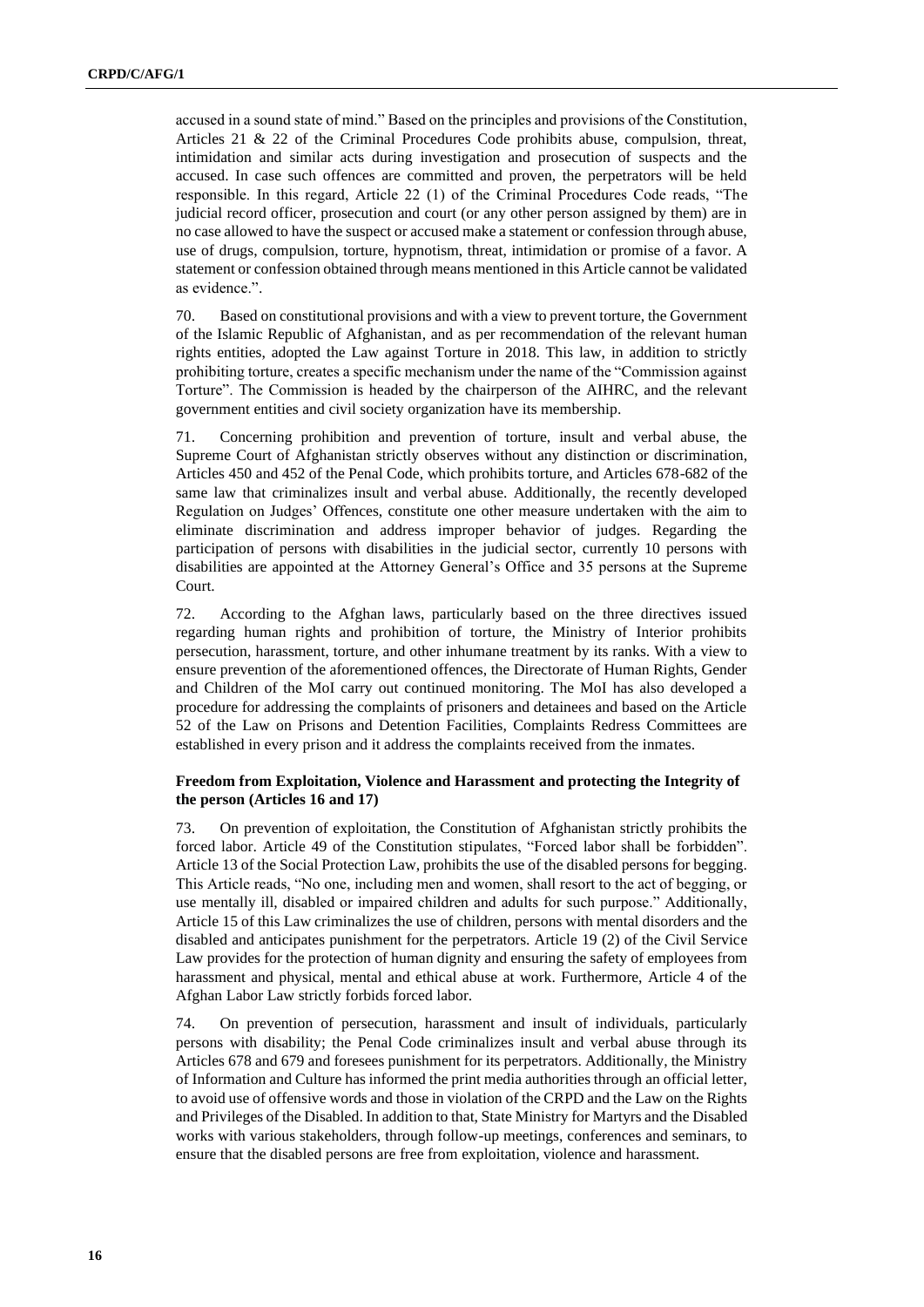#### **Liberty of Movement and Nationality (Article 18)**

75. Obtaining a citizenship is a human right, which has direct link to the realization of other human rights. Therefore, the Constitution recognizes citizenship as the natural right of every Afghan and considers it as an inviolable right. Article 4 of the Constitution states, "No individual of the Nation of Afghanistan shall be deprived of citizenship." The Constitution also provides for freedom of movement and choice of place of residence. Article 39 states, "Every Afghan shall have the right to travel and settle in any part of the country, except in areas forbidden by the law. Every Afghan shall have the right to travel outside Afghanistan and return, according to the provisions of the law." In accordance with the provisions of the Constitution, Article 2 of the Afghan Citizenship Law states that the citizenship of Afghanistan is equal and similar for all the nationals of Afghanistan. Similarly, Article 5 of the said law states that residence of an Afghan national abroad does not result in loss of citizenship. Furthermore, the Afghan Civil Registration Law guarantees the provision of equal and non-discriminatory civil registration services for all nationals of Afghanistan. The Central Civil Registration Authority provides civil registration services and issuance of national identity card (Tazkira) for all nationals of Afghanistan.

76. At the Central Civil Registration Authority, groups of ten supportive personnel have been deployed to guide women, the elderly, and the disabled persons and help them in receiving the civil registration services.

#### **Freedom of expression, Conscience and Access to Information (Article 21)**

77. The Afghan Constitution recognizes the right to freedom of expression. Article 34 of the Constitution states; "Freedom of expression is inviolable. Every Afghan has the right to express his/her ideas through speech, writing, picture or other means while observing the provisions of this Constitution. Every Afghan has a right to publish and disseminate Articles without prior notification to the governmental authorities, in accordance with the law."

78. The right to access information is also recognized by the Constitution. Article 50 (3) states, "The citizens of Afghanistan shall have the right to access information from the state in accordance with the provisions of the law. This right shall have no limit except when harming the rights of the others or public security." To ensure the realization of the right to access information, Afghanistan enacted the Law on Access to Information in 2018.

79. With the aim to ensure citizens' access to information through modern tools and methods of the monitoring, the Ministry of Information and Culture (MoIC) has established access to information units that monitors access to information in all government agencies. Additionally, the said Ministry has developed a guideline and disseminated it to all agencies to share necessary information through their web pages and other media channels to the public, including persons with disabilities. The MoIC plans to epand these units in all provinces, once they are established in all governmental agencies in the capital, so that citizens including persons with disabilities are able to have easy access to acquire necessary information.

80. The MoIC has provided necessary coordination in facilitating the use of sign language, the Braille text system and other modern methods. The MoIC is working with the administration of ROSHNAYEE and ROSHANDILAN<sup>13</sup> and SEHAT<sup>14</sup> publications that focus on disability, and have assured them of MoIC's cooperation in publishing pamphlets, books and other materials specific for persons with special needs.

81. On the freedom of conscience, Paragraph 2 of Article 2 of the Constitution states that, "followers of other religions are free to practice their religion and perform their rituals in accordance with the provisions of the law." Furthermore, Articles 323-325 of the Penal Code criminalizes insult of all religions, disturbing the rituals of all non-Islamic religions and the destruction of their places of worship and has anticipated punishments for the such perpetrators.

<sup>&</sup>lt;sup>13</sup> Roshandilan is a monthly magazine published by the Association of the Visually Impaired of Afghanistan.

<sup>&</sup>lt;sup>14</sup> SEHAT is the name of a publication published by the Ministry of Public Health.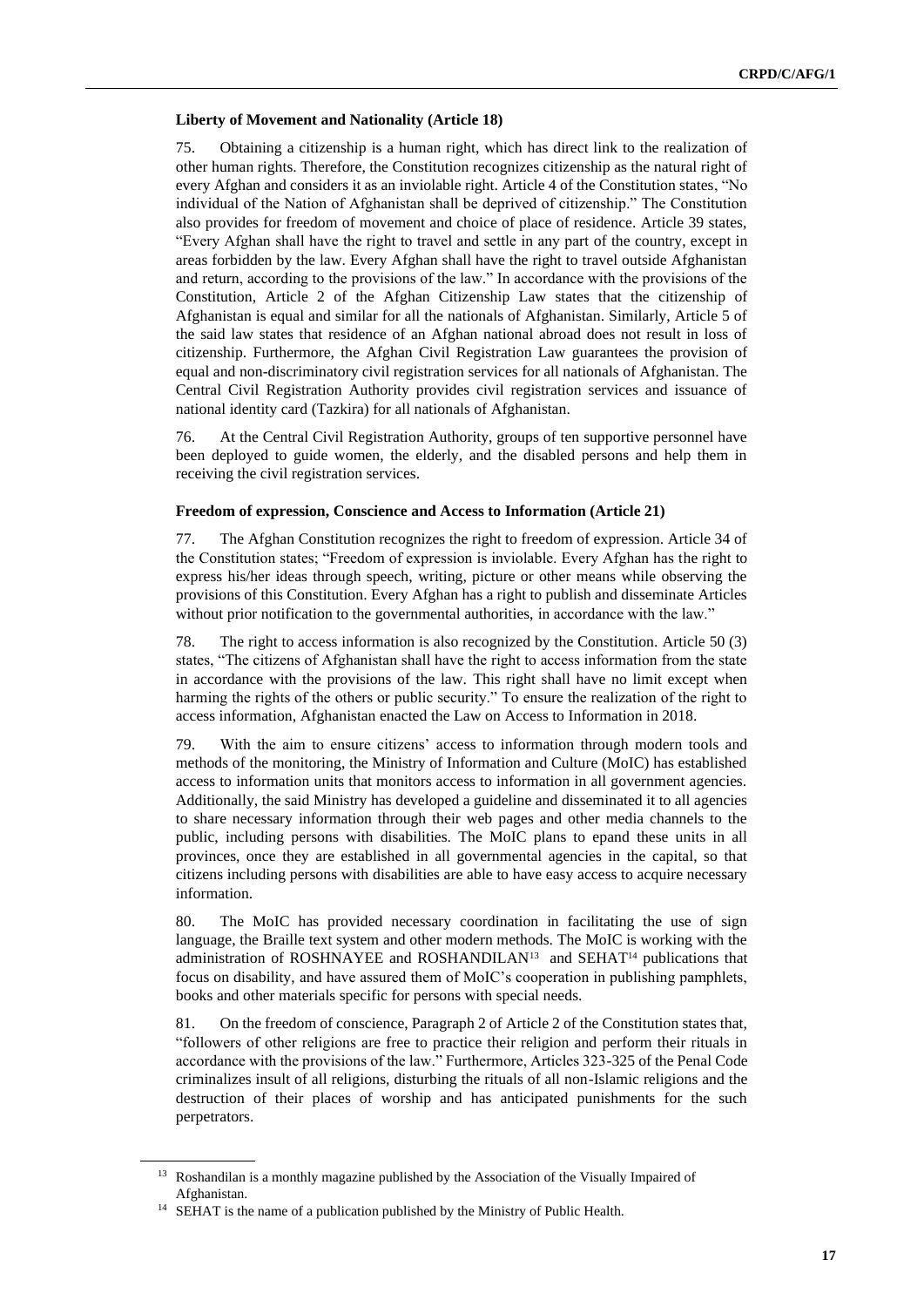#### **Right to Inviolability of the Place of residence and Respect to Privacy (Article 22)**

82. Inviolability of the place of residence all citizens including persons with disabilities, is recognized in the Constitution of Afghanistan. In this regard, Article 38 of the Constitution states, "Private residence shall be immune from trespassing. No one, including the state, has the right to enter a private residence or search it without the owner's permission or the order of a competent court, except in situations and methods delineated by the law." Similarly, the Constitution deems correspondence and communication inviolable and free from intrusion. In this respect, Article 37 states: "Freedom and confidentiality of correspondence, as well as communications of individuals, whether in the form of letter or via telephone, telegraph, as well as other means, shall be secure from intrusion. The state shall not have the right inspect personal correspondence and communications, unless authorized by the provisions of the law." In addition, according to Articles 5, 6 & 7 of the Post Law, confidentiality of correspondence is guaranteed. The judiciary applies the Constitutional provisions and those of the other laws of the country in terms of inviolability of the privacy while adjudicating cases.

#### **Right to Family and Marriage (Article 23)**

83. The Constitution of Afghanistan deems family as the primary unit of the society. With respect to guaranteeing the right to family and marriage for persons with disabilities, Article 54 of the Constitution states,, "Family is the fundamental pillar of the society and shall be protected by the state. The state shall adopt necessary measures to preserve the physical and mental wellbeing of the family, especially of the child and mother, upbringing of children, as well as the elimination of traditions contrary to the principles of the sacred of religion of Islam." As per the laws of Afghanistan, there are no obstacles for the disabled to get married or to form a family. On the capacity to get married, Article 70 of the Civil Code of Afghanistan states, "Eligibility to get married is completed when the male reaches eighteen years of age and the female reaches sixteen years of age.". Similarly, Article 18 of the Draft Family Law clarifies that if any of the parties in marriage have hearing or speech impairment, they can express themselves in sign language or in written form. The EVAW law forbids forced marriage and provides for punishment for persons facilitating a forced marriage.

84. State Ministry for Martyrs and the Disabled considers the matter of marriage and family life of persons with disabilities as a priority agenda, and works with the Ministry of Women's Affairs on the matter within the framework of the Action Plan for the Disabled.

#### **Right to Education (Article 24)**

85. The right to education is a fundamental human right, which enables the realization of other rights in a society. Therefore, the Constitution recognizes this right for all citizens and obliges the state to provide universal access to education, free of charge. Paragraph 1 of Article 43 of the Constitution stipulates, "Education is the right of all citizens of Afghanistan, which shall be offered by the state free of charge, up to the tertiary level, in the state educational institutions".

86. In its Article 19, the Law on Rights and Privileges of the Disabled obliges related ministries to facilitate the comprehensive and special education for persons with disabilities. In addition, based on Paragraph 2 of this Article, the state is obliged to dedicate seven percent of scholarships financed by states or donor entities for the disabled persons. Additionally, paragraph 3 of the said Article obliges the private schools and higher education institutions to dedicate seven percent of their scholarships to persons with disabilities.<sup>15</sup>

87. Article 15 of the Education Law states that the education of persons with special needs who have been left out from education, will be governed by a relevant regulation. Similarly, Article 56 of the Child Rights Protection Law provides for the right to education for children with disabilities. The Law states, "The Ministry of Education is obliged to pave the way for special education for children with disabilities, poor children and children without guardians;

<sup>&</sup>lt;sup>15</sup> The amended Law on Rights and Privileges of the Disabled, published in official gazette (1099) dated 28/11/1391.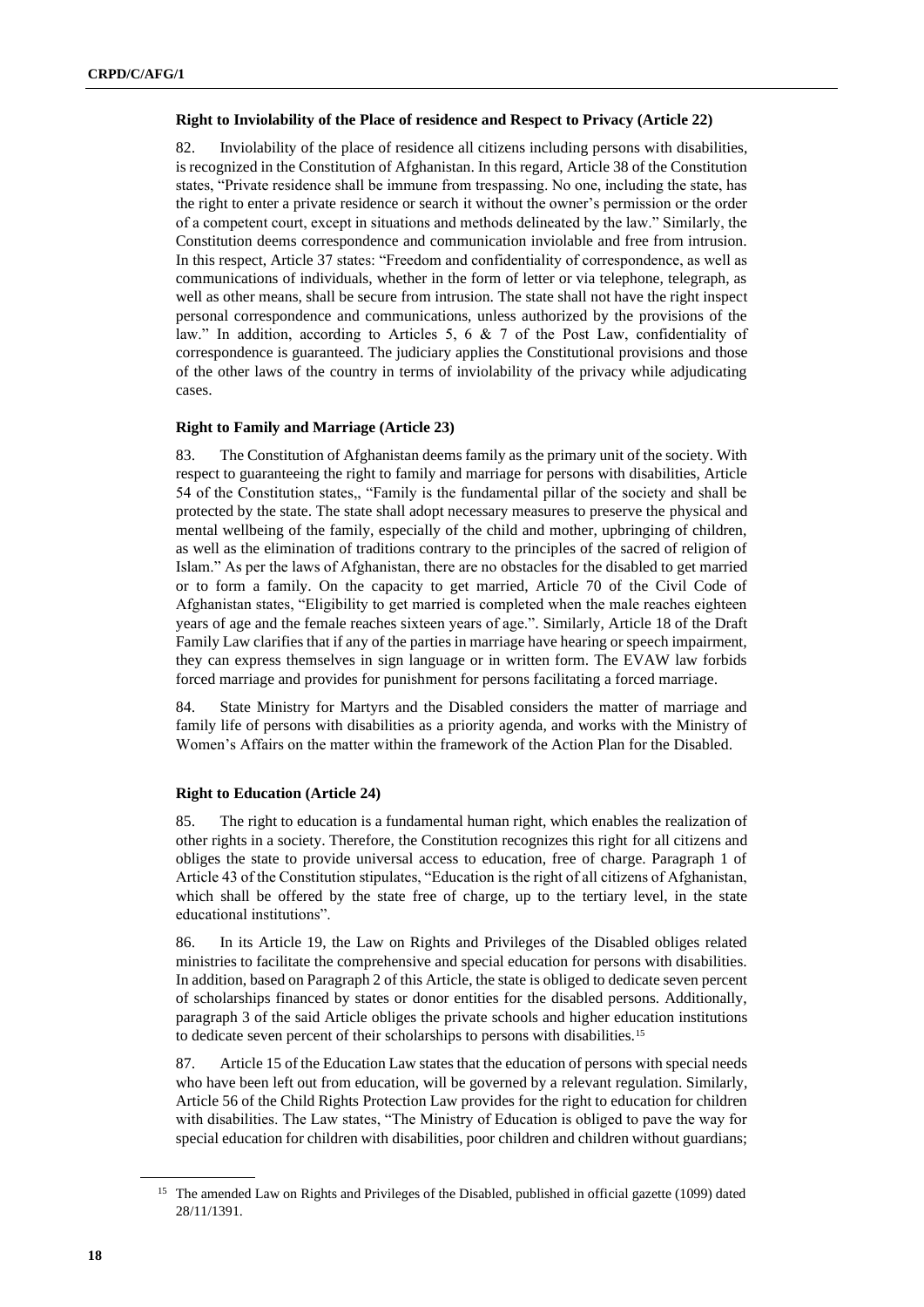with consideration of their legal guardians' economic conditions, at a lower cost than other children, in accordance with the provisions of the law".

88. Based on the existing laws, in the area of providing comprehensive education, the Child Friendly Education Policy is adopted and being implemented in all schools and educational centers. Additionally, the Ministry of Education plans to develop a Strategy on Universal Education with a view to incorporate all children with special needs, with the aim to create a conducive environment for equal access of all segments of the society to education.

89. The Sustainable Development Goals (SDGs) stresses on eliminating gender inequalities and ensuring equal access to education at all levels, and vocational trainings for vulnerable groups such as the disabled, the indigenous and vulnerable children. The Ministry of Education extensively works towards realization of these objectives. Similarly, all teachers who are responsible for educating the disabled children within general public schools are provided with training programs, seminars, workshops on special education. These programs continue to take place.

90. In terms of access to special facilities and services for visually impaired children, all the material of the new curriculum have been transformed in to Braille system, recorded in MP3 (audio-typed) and have been put at disposal of children admitted to such schools. Similarly, for children with partial visual impairment, the textbooks are printed in embossed format. For children with hearing impairment, the special dictionary and grammar of sign language containing 4000 words, published in two volumes and the work to develop it further to 8000 words, is underway.

91. Provision of conducive and effective educational environment for children with disabilities is a challenging mission for the Ministry of Education. Based on the available data (2016); the number of children with disabilities eligible for schooling is estimated at 200,000.<sup>16</sup> Among them, 4374 children (2775 boys, 1572 girls) with disabilities falling into categories of; visual impairment, hearing disability, mentally ill and physically impaired, are admitted to schools, in 15 provinces. In order to enhance and expand the process of admitting the disabled children to schools, the Ministry of Education has recruited additional 1002 teachers (480 male, 522 female) in the special education section and provided them with necessary trainings. Since 2015, 27800 public school teachers (16720 male, 11080 female) in 17 provinces as well as 146 officials (80 male, 66 female) of provincial education directorates received training on special education with the help of local and international organizations.

92. On admission of persons with disabilities to higher education, currently 380 persons with disabilities (305 male and 75 female) are admitted to public higher education institutions. However, the exact number of disabled students admitted in higher education institutions is unclear. The MoHE is committed to take take necessary measures to identify and address the needs of the disabled students in public and private higher education institutions. Additionally, since 2012 a total of 389 family members of the martyred and the disabled members of the security and defense forces, are admitted free of charge to private higher education institutions at the undergraduate level.

93. According to the procedure on the use of foreign scholarships, the State Ministry for Martyrs and the Disabled has so far sent 217 male and 26 female disabled persons abroad for pursuing higher education. Similarly as per the established quota, 217 male and 26 female persons with disabilities are introduced to the Directorate of Private Higher Education Institutions. During the year 2018; 4000 scholarships have been dedicated for the persons with disabilities.

94. The Vocational and Technical Education Agency, which is recently separated from the structure of Ministry of Education, and works as an independent institution for rehabilitating the disabled, has been able to establish 11 special education schools in 7 provinces. This has provided the opportunity to attain technical education for 1756 persons with disabilities (491 female, 1265 male). Additionally, the National Braille Printing Press as well as two more ROSHANDELAN printing presses have been established and

<sup>&</sup>lt;sup>16</sup> As per the information collected by the HRSU-MoJ from the government institutions.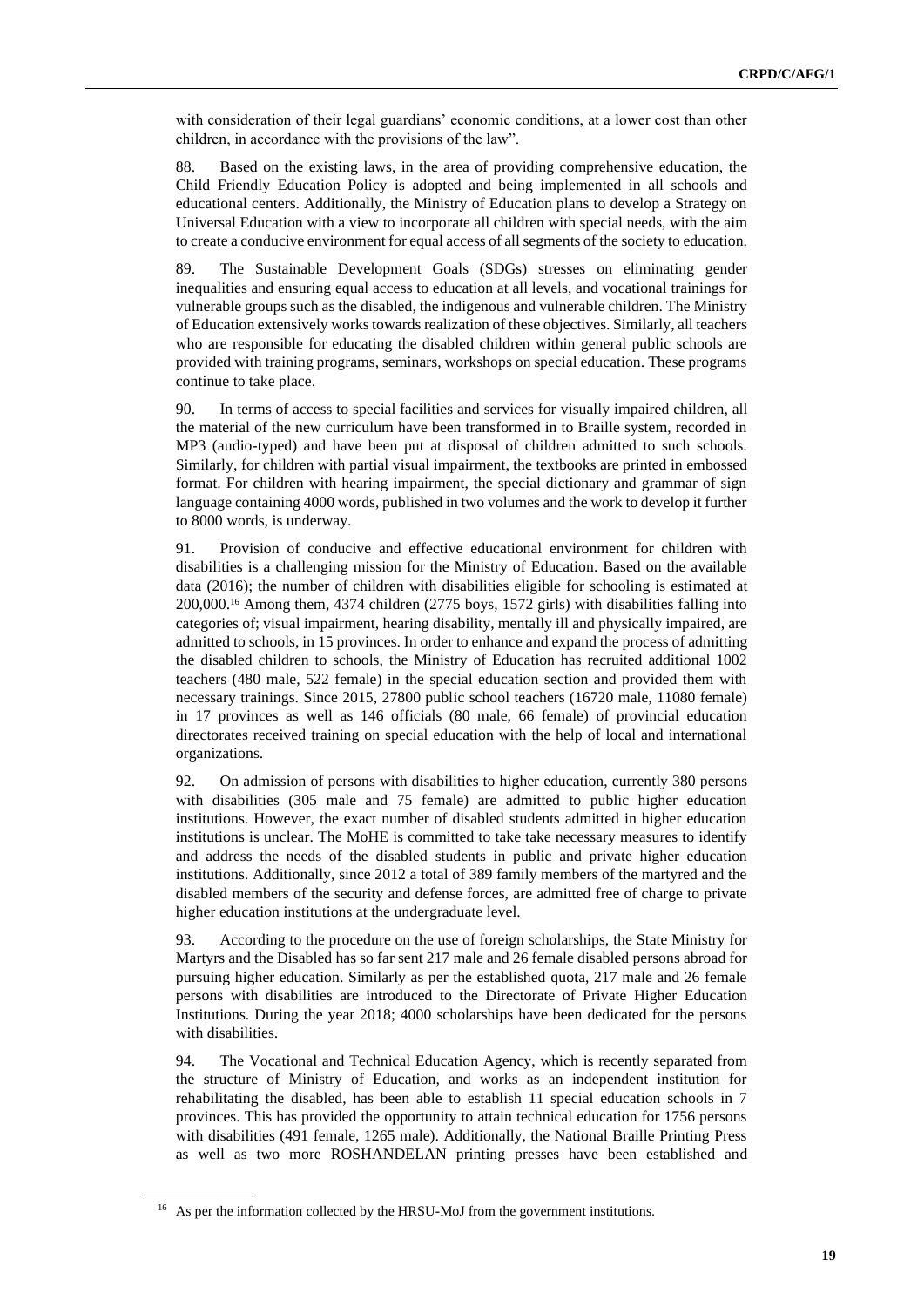operationalized in Kabul and Herat Provinces. The Technical and Vocational Education Agency strives to increase the admission of persons with disabilities to their special schools. In order to reach this objective and encourage persons with disabilities to get admission to special and vocational schools, the said agency has undertaken the following:

- Engaging students and teachers with disabilities in the design and organization of technical and vocational programs;
- Amending the regulation on examinations and admissions procedure for persons with disabilities in the special schools;
- Integrating computer and painting subject in the curriculum of special schools;
- Holding preparatory classes;
- Revision of Special School's curriculum with a view to enrich and increase effectiveness of the training programs;
- Recruitment of teachers with disabilities in the special education schools;
- Providing lunch for students in the special education schools;
- Providing transportation for the commute of students;
- Providing special tools and equipments needed for the students with disabilities, with support from relevant organizations.

95. Article 20 of the Law on Rights and Privileges of the Disabled, obliges the State Ministry for Martyrs and the Disabled to provide the opportunity for vocational and technical education for the disabled with the help from supporting organizations. Based on this provision, the said organization has been able to admit 25 dependents of martyrs and the disabled in the private technical education centers. The SMMD has undertaken the following activities with support from NGOs; Muslim Hands International and Social Movement Council:

- Providing vocational trainings for 2189 male and female persons with disabilities in various professions in the capital and provinces;
- Distribution of 212 sewing machines along with tailoring desks and irons for 212 families of the martyrs and the disabled with support from Muslim Hands International;
- Admission of 10 persons from the families of martyrs and the disabled into driving courses;
- Painting and tailoring classes for 62 persons with disabilities (supported by the War Victim Organization).

#### **Right to Health, Habilitation and Rehabilitation (Articles 25 and 26)**

96. The right to health is recognized in Article 52 of the Constitution. According to this Article, "The state shall provide free preventive healthcare and treatment of diseases as well as medical facilities to all citizens in accordance with the provisions of the law." Furthermore, Article 21 of the Law on the Rights and Privileges of the Disabled reads, "With a view to ensure access of persons with disability to healthcare services, treatment and physical, emotional, mental and psychological rehabilitation, the Ministry of Public Health is obliged to undertake necessary measures." In addition, this Article stipulates that in case the treatment of a disabled person is not feasible in the country, the MoPH shall strive to send him/her for treatment abroad with the expenses covered by the Government. To implement these provisions, the Ministry of Public Health has developed the Mental Health Regulation with a view to provide better services and has updated it in 2008. In order to ensure better implementation of the said regulation, a procedure for implementation of the Mental Health Regulation has been also developed.

97. Through the National Disability and Rehabilitation Program, the MoPH has developed a 4-year strategic plan (2017-2021) on prevention of disability and rehabilitation of persons with physical disabilities. Furthermore, based on the National Strategy for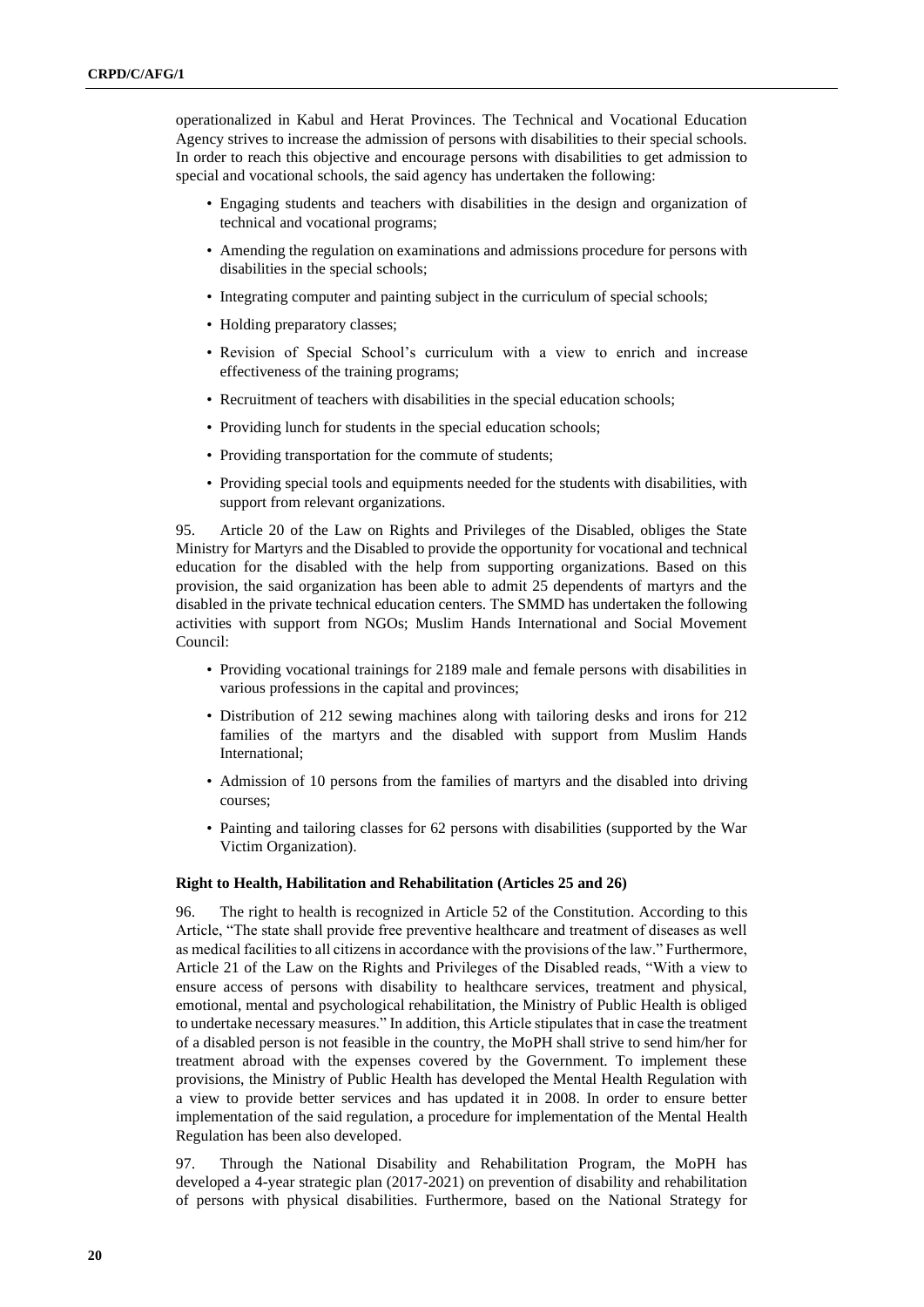Provision of Health Services, the MoPH has developed the Mental Health Strategy (2017- 2021) that addresses the mental health needs of the citizens of the country. In cooperation with MoWA, MoLSA and MoHE, the MoPH has prepared the draft Comprehensive Mental Health Improvement Strategy.

98. On awareness raising and developing the capacity of health personnel, Article 42 of the Child Rights Protection Law states, "Ministries and relevant government entities are obliged to exchange necessary information regarding preventative, curative and mental healthcare of children with disabilities and provide for capacity and skills development of relevant medical personnel and expansion of their expertise." In addition to providing onduty training and awareness raising programs on CRPD, the Law on Rights and Privileges of the Disabled, and on the provision of healthcare and rehabilitation services for the disabled, the MoPH has also developed professional standards for the implementers of healthcare services and physical rehabilitation. Furthermore, the MoPH has deployed psychosocial consultants to 425 health centers and midwives have been recruited in 830 health centers and trained on providing basic psychosocial consulting.

99. The community health workers have been trained on providing First Aid, in addition to other trainings on emergency response and consultation. Between January and April 2016 five training programs have been held on the rights of persons with disabilities for 250 individuals and 15 other programs on disability and war victims for 1900 persons and in total 2150 community and health personnel have been trained in the capital and provinces.

100. Afghan legislations provide for rehabilitation of persons with disabilities. Article 53 of the Constitution states, "The state shall adopt necessary measures to regulate medical services as well as financial aid to survivors of martyrs and missing persons, and for reintegration of the disabled and handicapped and their active participation in society, in accordance with provisions of the law." Following this principle stipulated in the Constitution, Article 23 of the Law on Rights and Privileges of the Disabled, obliges the State Ministry for Martyrs and the Disabled to establish Rehabilitation Centers with support from the MoPH, Ministry of Urban Development, National Olympics Committee and the municipalities. Similarly, Paragraph 2 of the said Article obliges the provincial governors and other authorities to cooperate in establishing and operationalization of the rehabilitation centers. Additionally, the National Disability Rehabilitation Strategy (2013-2016), will be extended after an impact assessment.

101. With the aim to rehabilitate persons with disabilities, the MoPH provides necessary health services across the country and provides special services such as artificial limbs, orthopedic support equipment, helping tools, canes, wheelchairs and physiotherapy services, aimed at rehabilitation of persons with disabilities. Similarly, the MoPH has trained 240 physiotherapists and 40 orthopedic technologists as well as over 2000 health personnel on provision of disability rehabilitation services.

102. Specifically, the MoPH has established 22 physical rehabilitation centers for the disabled in 17 provinces. Rehabilitation services provided in these centers include the making of artificial limbs, orthopedic support structures, helping tools, walkers, wheelchairs and provision of physiotherapy services.

103. Concerning empowerment, capacity building and self-sufficiency of the disabled, State Ministry for Martyrs and the Disabled has undertaken significant steps towards production of artificial limbs, distribution of wheelchairs, and provision of physiotherapy services, awareness raising and advocacy. These services are provided with support provided by the national and international organizations such as Swedish Development Aid Organization, Handicap International, Social Center for the Disabled, ICRC, ALSO, GEFORHAND and the like. A summary of these activities are listed as follows:

- Artificial limbs have been made for 10,571 male and female persons with disabilities;
- 53,033 disabled men and women have been provided with consultation, rehabilitation and psychosocial treatment services;
- About 4,211 disabled men and women have been provided with psychiatric health services;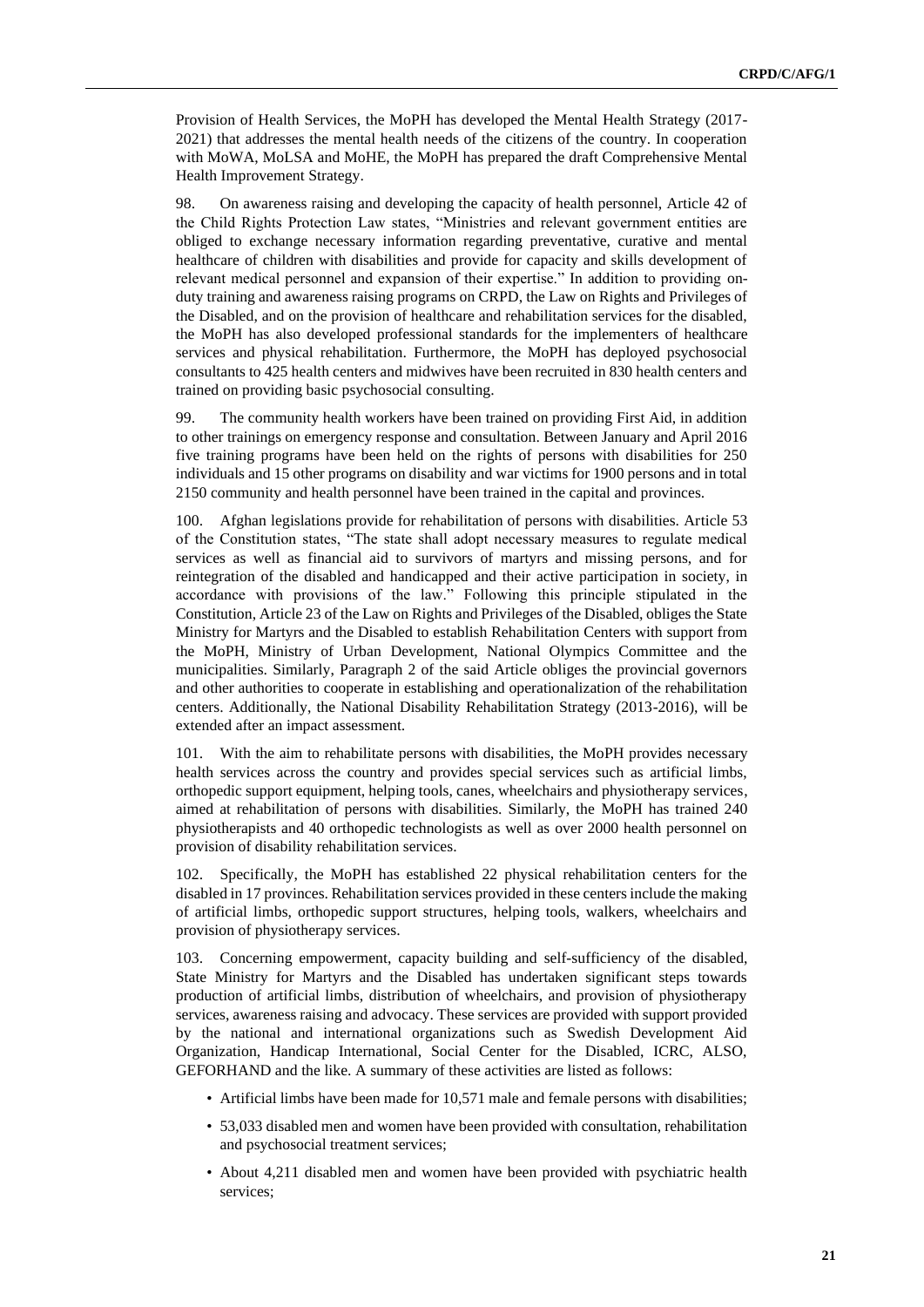- A total of 3,880 artificial limbs have been repaired;
- 2040 wheelchairs have been distributed to persons with disabilities.
- 16,977 male and female disabled have been provided with physiotherapy services;
- 6,662 disabled men and women have been provided with in-house physiotherapy services;
- 1,909 persons have participated in orthopedic training workshops and have received necessary trainings.

#### **Right to Work and Employment (Article 27)**

104. The Constitution of Afghanistan has recognized this right in Paragraph 1 of Article 48 as it states, "Work is the right of every Afghan". Similarly, the Constitution stresses the recruitment of individuals in state institutions without any discrimination. Paragraph 4 of Article 50 of the Constitution stipulates that "The citizens of Afghanistan shall be recruited by the state on the basis of merit, without any discrimination, according to the provisions of the law." Following this constitutional provision, Article 8 of the Labor Law states, "The workers in the Islamic Republic of Afghanistan have equal right to work with equal wages…" Also as per Paragraph 1 of Article 9 of the said law, "Any form of discrimination is prohibited in recruitment, payment of salaries and allowances, selection of occupation, profession, skill and specialty, education and social security services."

105. As per Article 22 the Law on Rights and Privileges of the Disabled, the government has been obliged to dedicate a minimum of 3% quota of government positions for the disabled. Also, based on Article 117 the Labor Law, entities are obliged to provide employment for the disabled, proportionate to their abilities and capabilities." Similarly, Paragraph 2 of Article 10 of the Civil Service Law prohibits any form of discrimination in the recruitment of officials or contractual staff based on gender, religious sect and physical disability. Article 23 of this Law provides for work promotion on the basis of free competition and performance appraisal." Additionally, Paragraph 6 of Article 28 of the said law provides that if coworkers or superiors treat an employee in an unfair and discriminatory manner, he/she can complain to relevant entities. The Independent Administrative Reform and Civil Service Commission oversees the enforcement of the provision of Article 22 of the Law on Rights and Privileges of the Disabled which provides for a 3% quota as well as 3% extra marks in favor of candidates with disabilities who meet the other criteria.

106. Lack of precise data on the number of persons with disabilities eligible for work and the persons with disabilities who are recruited through open competition, is a key obstacle. The IARCSC has initiated the work on a comprehensive policy to address the matter. Despite this, the data collected by MoLSA in 2012 shows that 636 persons with disabilities are employed in 25 various institutions and 863 persons with disabilities are employed in national and international organizations. In 2018, the Ministry of National Defense had been able to provide work for 2203 army personnel with disabilities. Similarly, the Social Center for the Disabled, in coordination with the State Minister for Martyrs and the Disabled, is working for job creation for the disabled, through which 2058 male and female persons with disabilities were employed in various institutions.

107. On labor unions, Article 147 of the Afghan Labor Law recognizes the labor and worker unions as social organizations and refers their establishment procedures to the Law on Social Organizations. The said Article recognizes the right to acquire membership and participate in the labor and worker unions for all the workers and employees without any discrimination.

In terms of benefiting from on-duty trainings, Article 76 of the Labor Law obliges organizations to hold individual and group on the job training programs with a view to enhance professional capacity, acquiring new skills and expertise. Similarly, Part 4, Paragraph 4 of the same Article, obliges the Ministry of Labor and Social Affairs establish rehabilitation centers for the Disabled within their training centers. Additionally, this issue has been particularly provided for in the Law on Rights and Privileges of the Disabled under the technical and professional studies section. Article 20 of this law obliges the MoLSA to provide for technical and vocational education for the disabled, taking into account their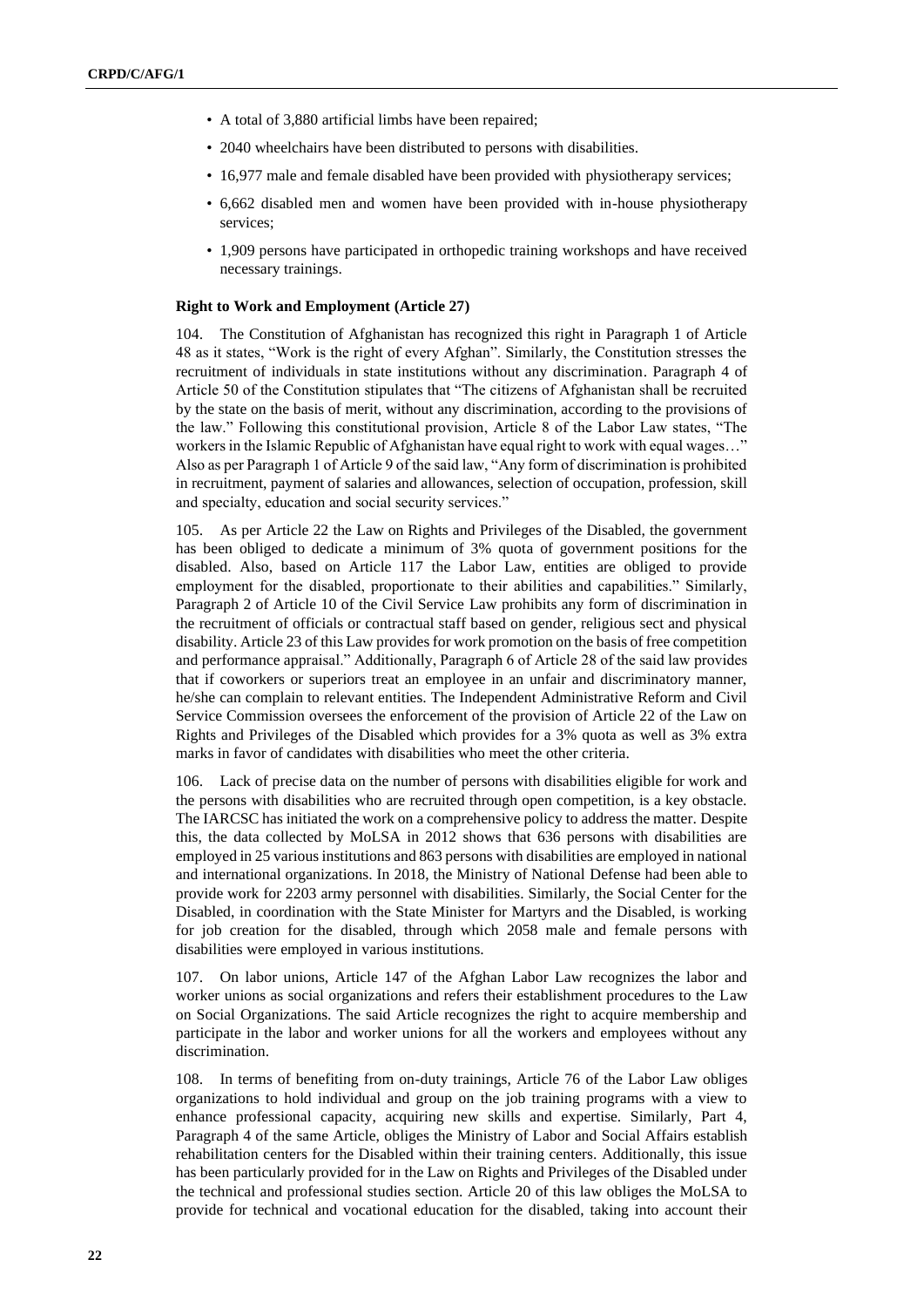capabilities and talents with support from other organizations. Meanwhile, the ministries and government institutions shall introduce their staff members for participation in on-duty trainings held by the Civil Service Institute without any discrimination.

109. Article 38 of the Child Rights Protection Law obliges relevant institutions to hold vocational trainings for children with disabilities. It states, "1) The MoE is obliged to work in cooperation with MoLSA and provide vocational trainings suitable for talents and abilities of the children with disabilities. 2) The MoLSA works towards finding work suitable for children's age, ability and residence. 3) The MoE is obliged to provide the list of children with disabilities who completed the trainings mentioned in Paragraph 1 of this Article, on monthly basis to the MoLSA."

110. On supporting entrepreneurship, Article 27 of the Law on Rights and Privileges of the Disabled obliges the Ministry of Commerce and Industries to find markets for the products produced by the disabled. In addition, Article 39 of the Child Rights Protection Law obliges the relevant institutions to pay attention to employing children with disabilities. This Article states, "An employer who employs 50 or more employees in one place or in various places, as interns or trainees, are obliged to recruit 4% of children with disabilities who are referred to them by the MoLSA as per the provisions of the Labor Law, provided that the work does not cause physical or psychological harm to them."

111. The international human rights instruments forbid forced and harsh labor. Complying with that, the Constitution of Afghanistan in its Article 49 explicitly prohibits forced labor. Similarly, Paragraph 3 of the said Article forbids imposing work on children. In addition to that, Article 4 of the Labor Law also prohibits forced labor.

#### **Adequate Standard of Living and Social Protection (Article 28)**

112. The Constitution of Afghanistan pays particular attention to social development and prosperity of citizens and the state is obliged to take practical steps toward this end. Article 6 of the Constitution states, "The state shall be obligated to create a prosperous and progressive society based on social justice, preservation of human dignity, protection of human rights, realization of democracy, attainment of national unity as well as equality between all persons and balance development of all regions of the country." The Constitution also provides for special support to the elderly, women without guardians, persons with disabilities and destitute orphans. In this regard, Article 53 states, "The state shall guarantee the rights of retirees, and shall render necessary aid to the elderly, women without caretaker, disabled and handicapped as well as poor orphans, in accordance with provisions of the law."

Article 4 of the Law on Rights and Privileges of Persons with Disabilities provides for financial assistance to those harmed (becoming disabled) on duty. 10 months of salary shall be paid to the military personnel and employees of the civilian institutions, as well as five months of salary for contractual or non-graded staff. Article 8 of the Law on Rights and Privileges of Persons with Disabilities provides for payment of the monthly allowance for those who suffered disabilities due to the armed conflict. In this respect they are paid: 35% of the last salary obtained for military personnel and civilian officials, as well as, an amount equivalent to 30% of salary of step 1 of grade 8 of the civil service for non-graded and nonpaid positions and half of the salary for those partially disabled. The State Ministry for Martyrs and the Disabled, pays between 2500 to 5000 Afghanis to 115,000 persons with disabilities.

114. Article 24 of the Law on Rights and Privileges of Persons with Disabilities, obliges the municipalities to consider a 7% quota of the plot distributed for persons with disabilities who do not have shelter with 30% of discount in the prices. Similarly, the last paragraph of this Article obliges the state institutions to prioritize persons with disabilities while distributing residential apartments.

115. Article 9 of the Social Support Law obliges the MoLSA and Afghan Red Crescent Society of Afghanistan (ARCS) to establish support centers for addressing the basic needs of the elderly, the disabled, women without caretakers and destitute and orphanages for children without guardians. Article 10 of this law clarifies that with consent of the relevant organizations and after acquiring a license from the MoLSA, relief organizations may operate in this field.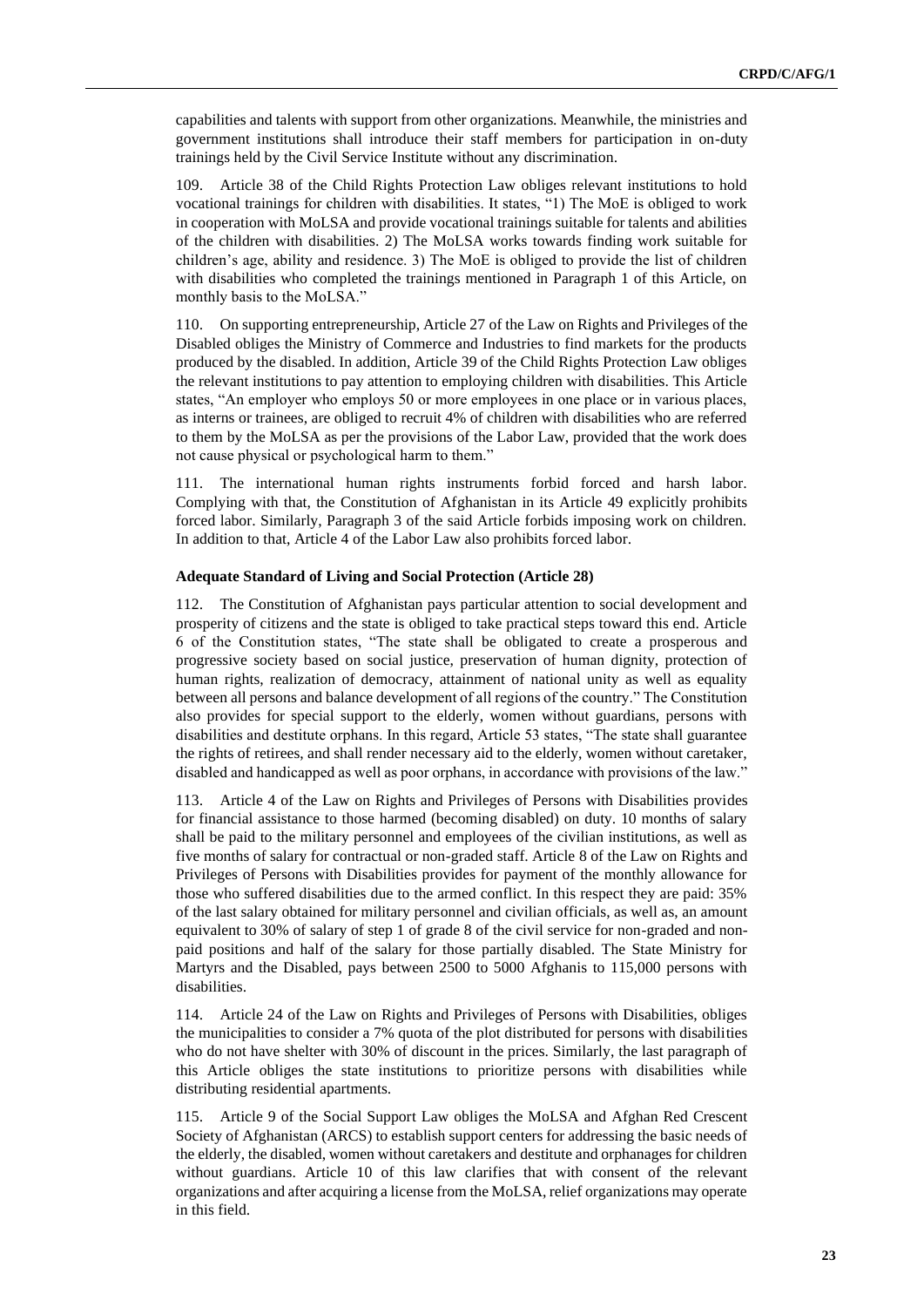116. Following the provisions of the aforementioned laws, the following practical steps have been taken:

- 550 residential plots have been distributed to the disabled in the Chehl Dokhtaran area of Char Asyab district and 150 residential plots have been distributed in the Padola area of Kabul city. Across the country, 10000 plots have been distributed to the disabled;
- 250 residential houses have been distributed in the Shaikh Zayed Project located in Qasaba area;
- 233 apartments have been distributed to the disabled in the Qasaba area, Kabul. Additionally, based on MoD's directive no. 499 dated 8/11/1392, the Ministry of Defense is due to design and implement a program to distribute residential plots and apartments to the disabled persons of the National Army.

117. In light of Decree No. 104 dated 15/9/1394 of the President, the Ministry of Refugees and Repatriates has undertaken the following measures to provide housing for internally displaced and returnees with disabilities:<sup>17</sup>

- In the south, in Khost province 45 persons with disabilities and widowed women have been provided with land. 406 other individuals have benefited from shelter program;
- In the north, in Sare Pul province, 10% of land applicants who have been determined to be eligible are persons with disabilities;
- In the Central Zone, in Kapisa province, 13 IDP families and 31 returnee families of persons with disabilities are provided with monetary and material support;
- In the north, in Jawzjan province, 16 residential plots and 4 shelters have been provided for the disabled;
- In the South West, in Farah province 7 residential plots and 5 shelters have been provided for persons with disabilities;
- In the Central Zone, in Maidan Wardak province, 5 residential plots are distributed as well as a cash transfer of 200\$ for 14 persons with disabilities;
- In the South, In Logar province, 59 returnees have been identified to be eligible for a land plot and 19 others have been provided shelter.

118. Hundreds of returnees with disabilities and IDPs have been provided with land, shelter, as well as monetary and material support. However, due to lack of a database and clear figures on persons with disabilities, the services provided and the exact number of beneficiaries are not fully reflected in this report. Ministry of Refugees and Returnees is working to develop a system for collecting and analyzing data, based on which the data on persons with disabilities who have been covered by this ministry will be documented. Additionally, in the year 2018 a total of 90,116 individuals identified as IDPs have benefited from humanitarian support and persons with disabilities have also been among them.

119. Concerning right to retirement, based on Article 4 of the Law on Rights and Privileges of the Disabled, persons with disabilities are eligible to retire right after being determined to have a disability. Based on the Article 19 of the said law, the retirement benefits of a deceased person with disability are given to his/her immediate family members such as: spouse, dependent children, parents and/or siblings.

120. Article 141 of the Labor Law provides for the right to retirement benefits due to disability caused by accident or death on duty or an illness arising from a profession. This Article clarifies that the benefits of this type of retirement is paid without reduction and equivalent to the last salary obtained along with its all supplements.

<sup>&</sup>lt;sup>17</sup> Decree No. 104 was nullified in year 1397 (2018) and was replaced with Decree No. 305 dated 7/6/1397.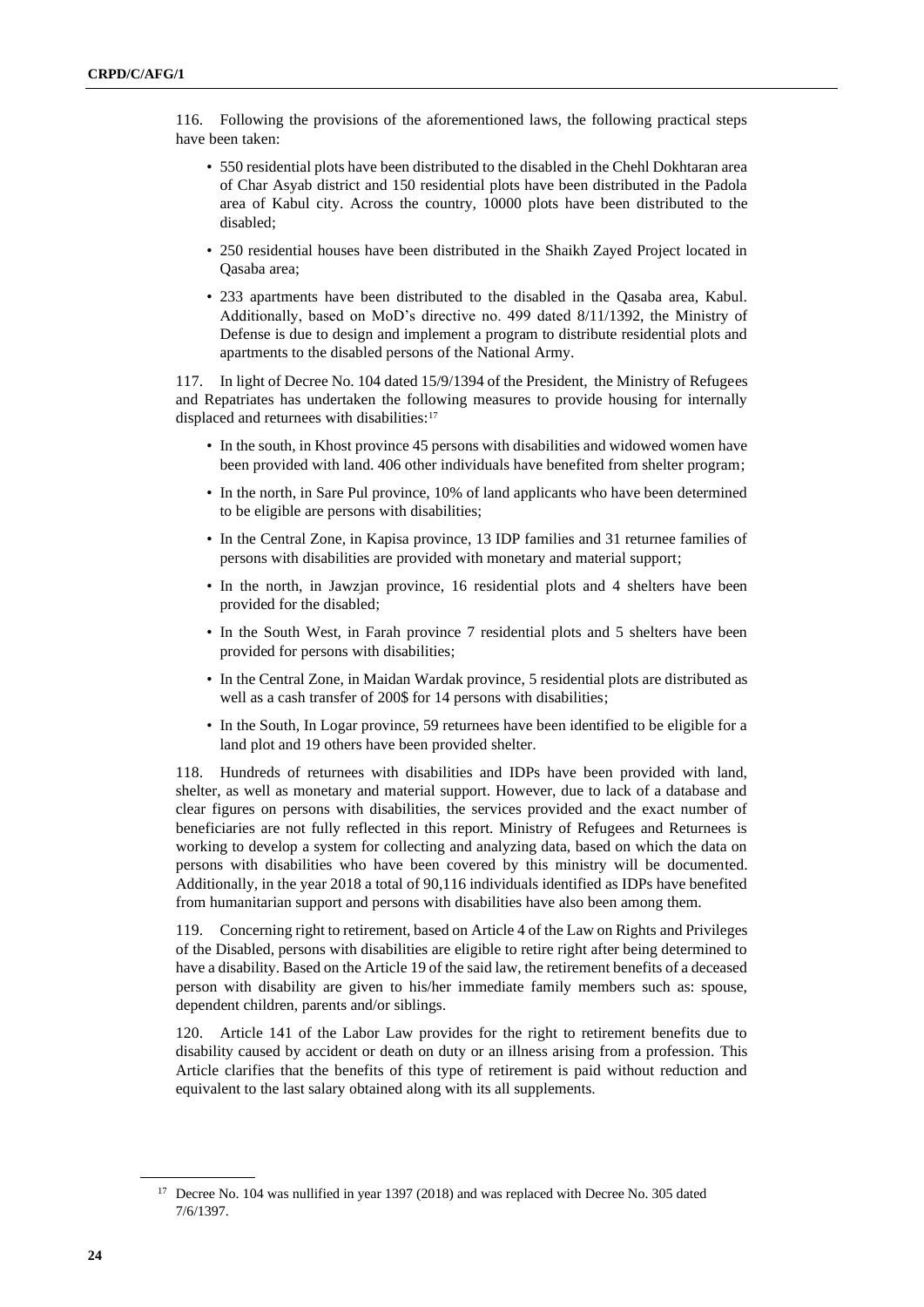121. With regards to the provision of food and support to the families of persons with disabilities living in poverty, the Ministry of Martyrs and Disabled has provided the following services in the recent years with support from relief organizations.

| No. | <b>Number of Families</b><br><b>Benefitted</b> | Type of Support | <i><u>Ouantity</u></i> | Unit       | <b>Supporting Agency</b> |  |
|-----|------------------------------------------------|-----------------|------------------------|------------|--------------------------|--|
| 1.  | 150                                            | Coal            | 70                     | Ton        | <b>ANDMA</b>             |  |
| 2.  | 100                                            | Wheat           | 10                     | Ton        | MoAIL                    |  |
| 3.  | 20                                             | Wheat flour     | 20                     | Bag        | <b>UNDP</b>              |  |
| 4.  | 24050                                          | Meat            | 12025                  | <b>Box</b> | Saudi Arabia             |  |
| 5.  |                                                |                 |                        |            | MoAIL                    |  |
|     | 9050                                           | Wheat flour     | 18100                  | Bag        |                          |  |

**Table: Support to families of persons with disabilities living in poverty**

122. As a national relief agency, the Afghan Red Crescent Society (ARCS) operates under the principles of International Red Cross and Red Crescent Federation. It supports the destitute persons particularly children, women, the elderly and the disabled. 334 persons with disabilities are admitted to ARCS shelters where they benefit from basic living services. Among them, 210 are men, 116 women and 8 are paralyzed children.

| Shelter      | Children | Women | Men | Total |
|--------------|----------|-------|-----|-------|
| Kabul        |          | 81    | 8   | 89    |
| <b>Hirat</b> | $\tau$   | 37    | 192 | 236   |
| <b>Balkh</b> |          |       |     | 2     |
| Nangarhar    | 7        | 2     |     | 9     |
| Kandahar     |          | 2     | 12  | 14    |

**Table: Number of persons with disabilities in the ARCS shelters (Marastoon)** 

123. Those admitted in the shelters (Marastoons) are provided with healthcare and psychosocial services as well as vocational education. Additionally, children of school age have been provided with schooling in the Mashal School of ARCS in Kabul and other public schools. State Ministry for Martyrs and the Disabled has also operationalized the nursing home of Kabul.

#### **Social and Political Participation and Living Independently (Articles 19 and 29)**

124. Concerning political rights of the citizens, particularly the right to vote, Article 33 of the Constitution explicitly states, "The citizens of Afghanistan shall have the right to elect and get elected." The Constitution also stipulates in its Article 50, "The state shall adopt necessary measures to create a sound administration, and realize reforms in the administrative system. The administration shall perform its duties with complete neutrality and in compliance with the provisions of the laws." In addition to that, Article 84 of the Constitution provides that among the one third of the members of Meshrano Jirga (Senate) which are appointed by the President, two shall be persons with disabilities." Based on the Constitution and the Election Law, the Independent Elections Commission (IEC) has taken measures to ensure the participation of all eligible citizens including foreseeing particular measures for persons with disabilities. These measures include:

- Voting and voters registration centers have been established in locations that are easily accessible to all people, particularly persons with disabilities;
- Persons with special needs, particularly persons with disabilities are given the opportunity to request their trusted persons for marking the ballot paper and finding the name and particulars of their desired candidates and in the absence of such trusted persons seek help from the head of the voting centers;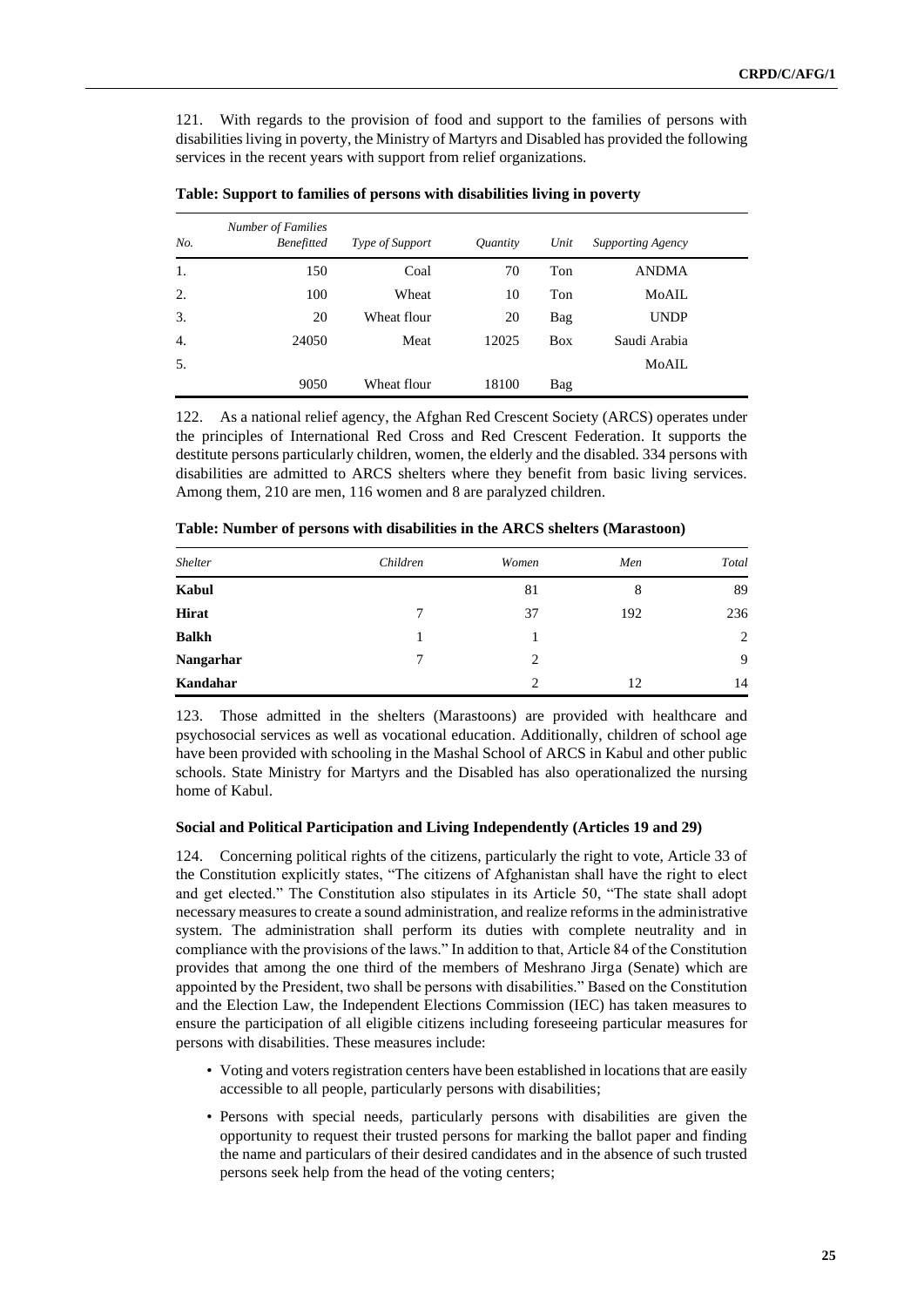- During the voter registration and voting procedures, queue controllers givers priority to persons with disabilities;
- The Directorate of Public Awareness of the IEC, prepare and disseminate specific contents for persons with disabilities through print and audiovisual media.

125. Participation of persons with disabilities in the drafting and adoption process of the legislative documents is of particular importance. In this regard, Article 20 of the Law on Processing, Publishing and Enforcement of Legislative Documents reads: "In legislative documents where persons with disabilities have a stake, an authorized representative from the Union of Persons with Disabilities shall be invited by the Ministry of Justice and other entities entrusted with the drafting the legislative documents, to participate and express their views during the drafting and scrutiny of the legislative documents.".

126. The State Ministry for Martyrs and the Disabled, in coordination with associations of persons with disabilities, strives to develop and implement effective initiatives aimed at selfsustainability and ensuring participation of the disabled in public affairs. Recently, with the support from the Swedish Committee, the ministry has initiated a microfinance project to provide credit for the persons with disabilities. Through this initiative, 388 individuals benefited from microfinance. Furthermore, 100 individuals benefited from government support to establish their poultry farms through the sustainable economy program.

127. On ensuring the participation of persons with disabilities in associations, forums and political parties, Article 35 of the Constitution recognizes this right for all citizens of Afghanistan and guarantees the right of persons to establish political parties and civic organizations. The Article states, "The people of Afghanistan shall have the right, in accordance with the provisions of the law, to form political parties…" Additionally, Article 36 of the Constitution recognizes the right to peaceful assembly and states, "The people of Afghanistan shall have the right to gather and hold non-armed demonstrations, in accordance with the law, and for attaining legitimate and peaceful purposes." In light of the provisions of the legislative documents, persons with disabilities have membership in various parties and associations; over 90 associations, unions and councils are registered under the name of persons with disabilities.

#### **Participation in Cultural life, Recreation, Leisure and Sport (Article 30)**

128. Participation of persons with disabilities in cultural activities, recreation, leisure and sports are among fundamental rights recognized by the Constitution of Afghanistan. In this regard, Article 47 of the Constitution stipulates, "the State shall devise effective programs for fostering knowledge, culture, literature and arts..." Also on the promotion of sports, Paragraph 4 of Article 52 of the Constitution states, "The state shall adopt necessary measures to foster healthy physical education and development of the national as well as local sports.".

129. Following the aforementioned provisions and based on its strategic policy and plans, the Directorate General of Physical Education and Sports is established within the Paralympics Federation. This Federation works in the following areas:

- Creating better conditions and respect to physical and psychological wellbeing of persons with disabilities based on equality with others;
- Ensuring the participation of persons with disabilities in various levels of sports activities;
- Ensuring participation of persons with disabilities in recreation, leisure and sports life;
- Facilitation of access of persons with disabilities to sports facilities;
- Empowering persons with disabilities through sports activities,

130. Sports that are promoted at the initiative of Paralympics Federation for male and female athletes are: Swimming, Taekwondo, Table-tennis, Power lifting, Light athletics, volleyball, Football, Cycling, Basketball, Archery, Kayaking, and Chess.

131. Water-polo/swimming Federation has put extensive efforts to promote the water polo sport among athletes with disabilities.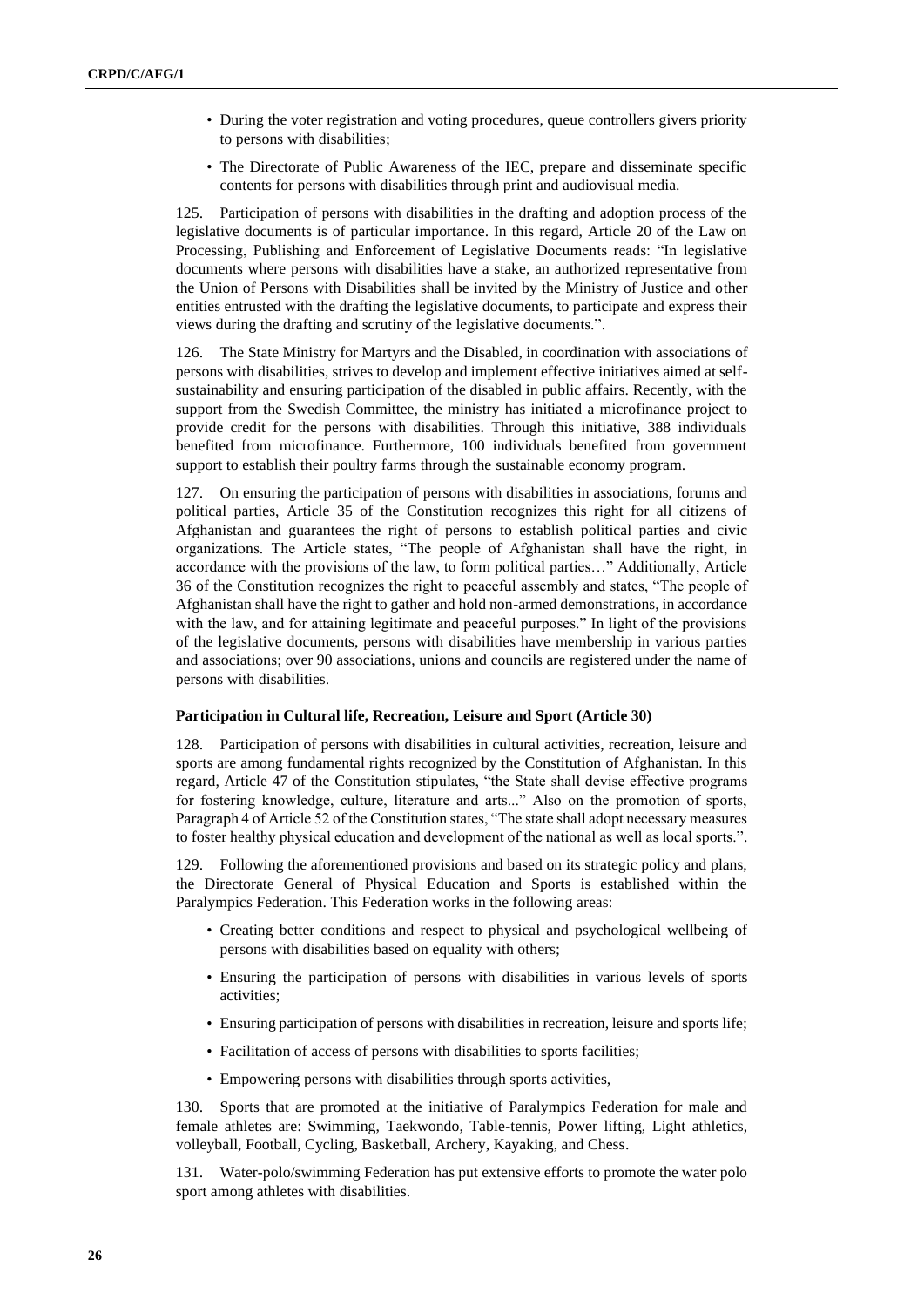132. General Directorate of Physical Training and Sports has undertaken the following practical measures in order to ensure easy access to sport facilities for the persons with disabilities:

- Sports gymnasiums and administrative offices are constructed in Kabul;
- 23 of provincial sport authorities have been instructed to provide persons with disabilities with ground and facilities for exercising and holding sporting events/matches;
- One gymnasium built at the premises of the ICRC office and opened for access by wheelchair basketball players and Paralympics. The ICRC also financially supports the Paralympics basketball team;
- The Social Center for the Disabled, provides sport trainings and has so far been able to provide trainings for 25 athletes with disabilities;
- The Handicap International supports athletes with disabilities in playing football through coaching, training and providing sporting jerseys.

133. Furthermore, since 2003, the Directorate of Sports and Physical Trainings has undertaken the following actions:

- Established the federation within the structure of the Directorate of Sports and Physical Trainings, in order to ensure growth, development and harmonization of sports activities in 2003;
- Set up offices in six provinces (Herat, Balkh, Kandahar, Maidan Wardak, Nangarhar and Faryab) for sports activities of athletes with disabilities;
- Built one sports gymnasium for athletes with disabilities that also encompass 12 administrative offices;
- Provided services to 10,964 male and female athletes with disabilities in Kabul and other provinces;
- Facilitated the participation of athletes with disabilities in international sporting events and competitions;
- Provided facilities for identifying high performing athletes with disabilities to be recruited to the national sporting teams;
- Provided meals, uniforms, exercising and quarantine facilities for the national Paralympics teams in the preparation for international sporting events;
- Currently, 90 athletes in Kabul (54 male, 36 female) and 10,964 across the other provinces of the country are involved in sporting activities.

134. On empowering persons with disabilities, and providing grounds for creativity and artistic opportunities, Article 6 of the Law on the Protection of the Rights of the Author, Editor, Artist and Researcher; obliges the state to support artistic and cultural artifacts. The Law on Protection of the Rights of Inventors and Discoverers recognizes the intellectual property rights of the inventor and discoverer and obliges the state to protect it. On facilitating the access of persons with disabilities to cinema, theatre, film and other cultural activities, the National Theatre Directorate of the Ministry of Information and Culture has produced a show named "Afghanistan" in which a person with disability plays the main role. With support from SAYARA, this show has been performed in various districts of the country for one month by the Mobile Theatre team. Another show named, Sarnaweshte Wajhgoon "the Upside Down Destiny" performed through the stage of national theatre. In this show as well, persons with disabilities have performed important roles. The Directorate of National Theatre is also committed to increasing the role of persons with disabilities in their future shows and performances.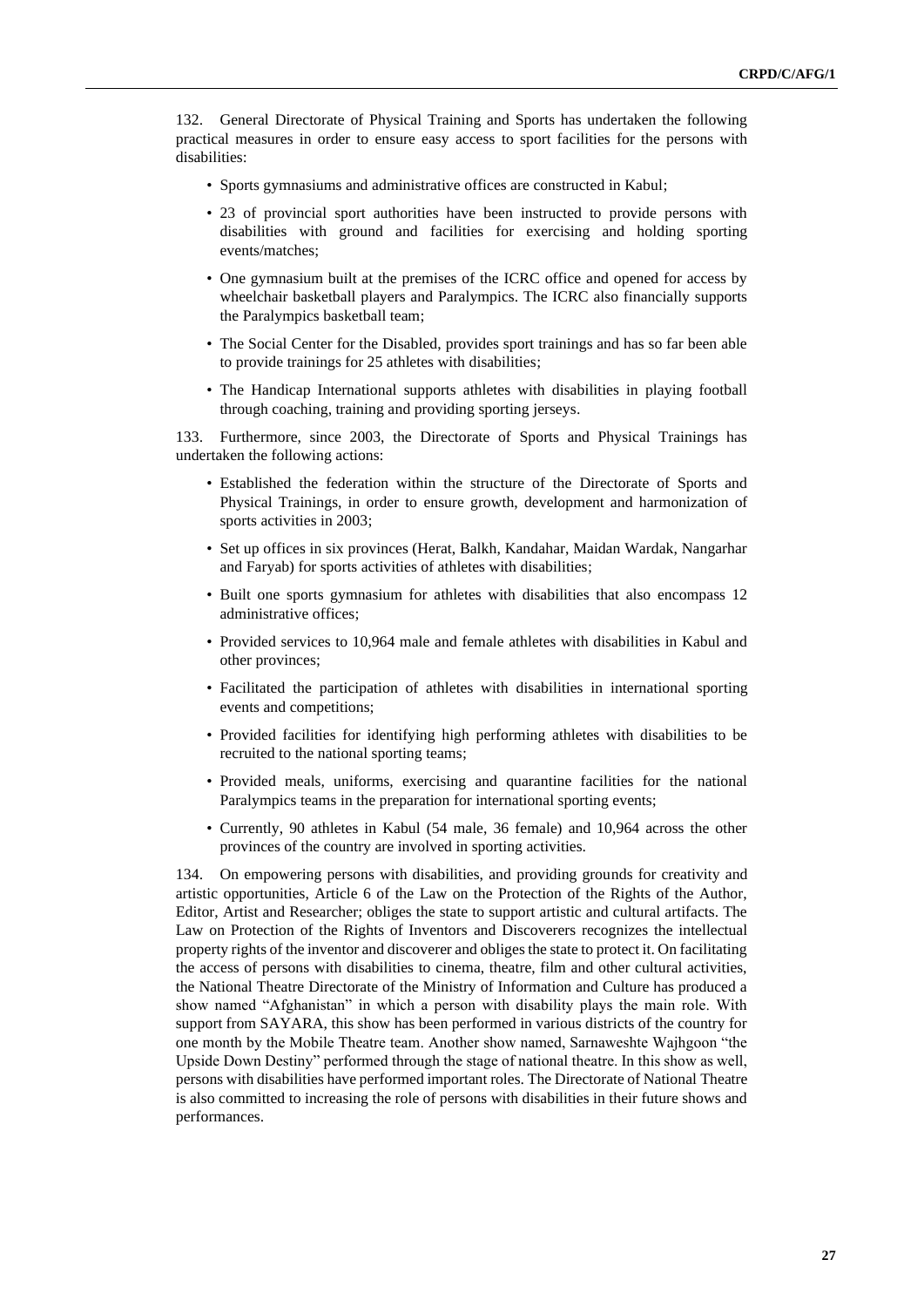## <span id="page-27-0"></span>**Part three – Specific Groups**

## **Women and Children with Disabilities (Articles 6 & 7)**

### **A. Women with Disabilities**

135. Article 22 of the Constitution of Afghanistan while prohabiting any form of discrimination and distinction among the citizens of Afghanistan, has recognized equal rights and obligations for men and women. Additionally, in order to prevent violence against women, the GIRoA has enacted the Elimination of Violence against Women Law. This law criminalizes practices that harm women and impede the realization of their rights and freedoms. Additionally, to prevent harassment of women and children, the Law on Prevention of Harassment of Women and Children has been adopted and published in official gazette no. 1280 dated 10/9/1396. This law prohibits and criminalizes all forms of harassment against women and children.

136. The Government of the Islamic Republic of Afghanistan has established a separate administrative unit called "Ministry of Women's Affairs" to better organize and coordinate women related affairs. This Ministry works in the area of improvement of women's rights and situation in the country.

137. The Ministry, implements an Awareness Raising Program on Disabled Women's Rights, among its general awareness raising activities and trainings.

138. State Ministry for Martyrs and the Disabled has also undertaken activities towards realization of the rights of women with disabilities, amongst them; coordination has been made with relevant organizations that work in the area of disability, to pave the ground for their appointment within state and private institutions.

#### **B. Children with Disabilities**

139. To ensure that children with disabilities have access to their rights on equal footing as others, Article 54 of the Constitution provides a general protection for children. This Article states, "Family is the fundamental pillar of the society, and shall be protected by the state. The state shall adopt necessary measures to attain the physical and spiritual health of the family, especially of the child and mother, upbringing of children, as well as the elimination of related traditions contrary to the principles of the sacred religion of Islam." Additionally, Article 16 of the Law on Rights and Privileges of the Disabled, provides for the rights and freedoms of children with disabilities without any discrimination and has obliged relevant entities to ensure that children with disabilities have access to recreation, sports and special facilities. Article 6 of the law on protection of child rights forbids any form of discrimination against children and states that children shall be supported without any form of discrimination. Article 8 of the said law has obliged relevant ministries and organizations to provide for participation of children in all walks of social life.

140. Article 28 of the Child Rights Protection Law, supports the right to safe growth and birth of the child, and states: "relevant government entities and ministries are obliged to take necessary financial and healthcare measures with a view to ensuring the growth and protection of the fetus, safe delivery, and supporting the health of the mother." Similarly, Article 35 of the said law supports vulnerable children. The Article states, "relevant ministries are obliged to take necessary actions with a view to support the physical and psychological rehabilitation of the child". According to this Article, beneficiaries of such services include "anyone harmed as a result of negligence, sexual abuse and exploitation, torture or other degrading or inhumane treatment or as a result of armed conflict, with a view to ensuring resettlement and reintegration of the child in support of his/her self confidence and dignity.".

141. Child Rights Protection Law supports children with disabilities and its Article 37 states: "1) Ministries of Labor and Social Affairs, Public Health and relevant institutions are obliged to protect the children with disabilities against actions that are harmful to their health, physical and mental growth as well as psycho-social conditions. 2) A child with disability shall benefit rehabilitation services (provision of social, psychological, medical, and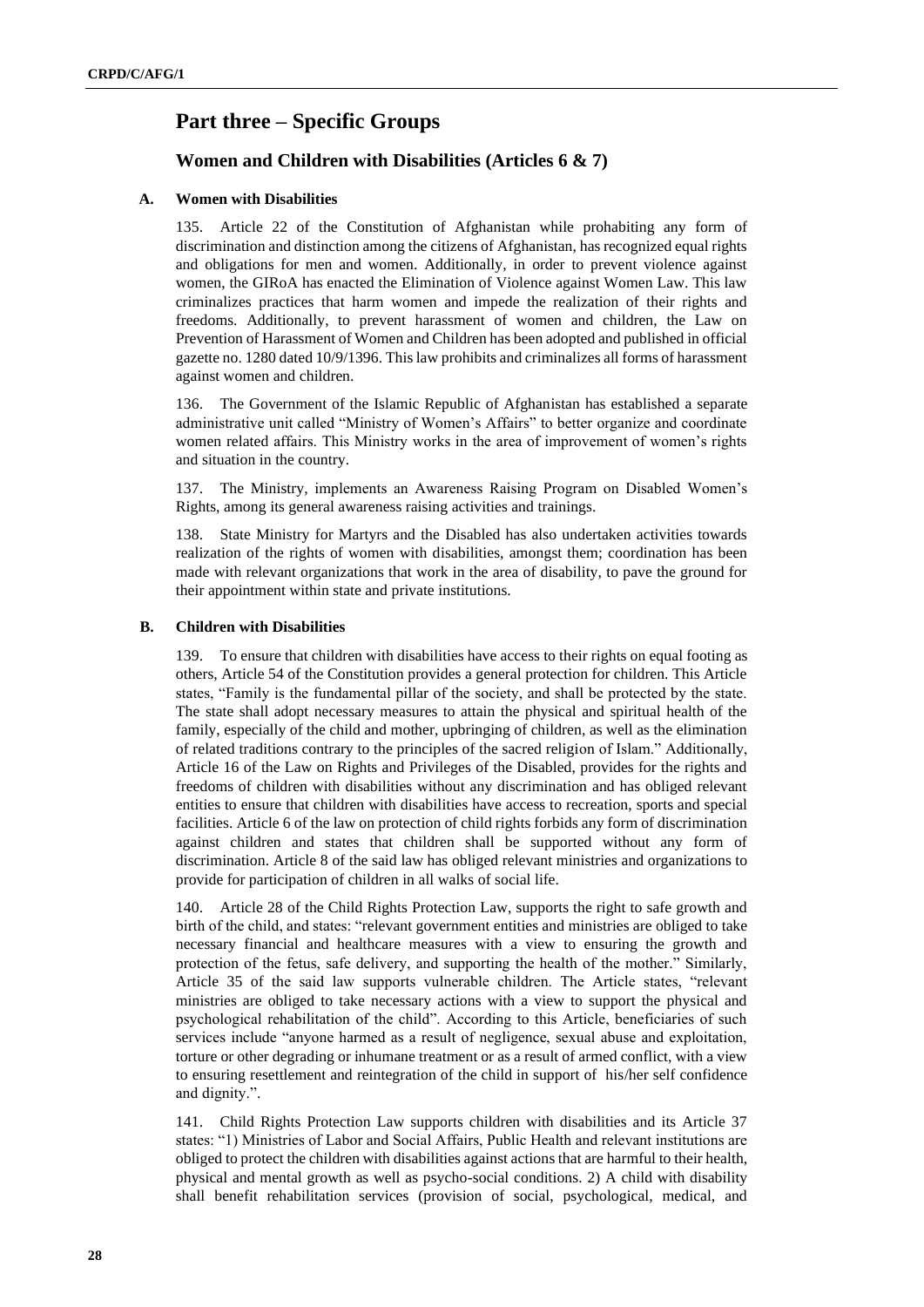educational and employment services) free of charge. 3) Relevant government ministries are obliged to provide the special social protection environment for a child with physical or mental disability in a manner that enables him/her to develop self-sufficiency, play an active role in the society, and live a dignified life. 4) Relevant government ministries and institutions are obliged to ensure access of children with disabilities to education, internship, healthcare and rehabilitation services, preparation for employment, establishing and equipping recreational and sports opportunities as well as accessible special facilities and places.".

142. On providing social protection and rehabilitation for children with disabilities, Article 41 of the Child Rights Protection Law states, "Relevant government ministries and institutions are obliged to pave the way for social support and rehabilitation of children with disabilities with a view to ensuring their active participation in the society, in accordance with the law." Similarly, Article 47 of Child Rights Protection Law provides for the establishment of a relief fund with a view to support and empowers children with disabilities.

143. State Ministry for Martyrs and the Disabled in coordination with the General Secretariat of Children has developed the Plan for Protecting Children with Disabilities. This plan anticipates the establishment of support centers at the regional level to provide children with mental disabilities wit shelter, education and protection. This entity strives to operationalize these centers with the financial and technical help of donors as soon as possible.

144. The Ministry of Labor and Social Affairs has established 148 Child Protection Action Networks (CPAN) in all provinces and recruited over 4000 volunteers who continuously work towards identification and referral of vulnerable children for the provision of services.

145. Ministry of Justice (MoJ) provides specific facilities for the disabled children who have committed crimes (accused and convicts) within the Juvenile Rehabilitation Centers. These facilitates includes the construction of ramps, stand toilets, distribution of wheelchairs and so on. Furthermore, the General Directorate of Juvenile Rehabilitation Centers (GDJRC) has developed a specific guideline for its staff to provide appropriate facilities and services for the disabled children in the Juvenile Rehabilitation Center.

146. Nevertheless, children with disabilities face many challenges and obstacles to the enjoyment of their basic rights. For instance, still around 200000 disabled children (56% male and 44% female) do not have access to education across the country. To address these challenges, the GIRoA is firmly committed to prioritize the protection and promotion of human rights of the disabled children.

## <span id="page-28-0"></span>**Part four-Specific Obligations (Articles 31 – 33)**

### **A. Data Collection**

147. Law on the Rights and Privileges of the Disabled Persons obliges the Ministry of Public Health (MoPH) and Medical Institutions to collect the statistic of those children which born with disabilities and share them with the State Ministry for Martyrs and Disabled Persons. Meanwhile, Article 26 of the Law on Rights and Privileges of Disabled Persons obligates the National Statistic and Information Organization (NSIO) to conduct public census of the disabled persons across the country and officially share the findings of the census with the State Ministry for Martyrs and Disabled Persons.

148. In 2005, Handicap International Organization in coordination together with the Afghan Government conducted the first national census of the persons with disabilities. In the identification of the persons with disabilities, methodology of the Washington Group was used throughout this census. Findings of this census show that the rate of occurrence of disability in Afghanistan is at 2.7 %. Furthermore, Afghanistan Living Conditions Survey is the latest of its kind, which was conducted in 2017. This survey provides data and statistic on persons with disabilities across the country. Findings of the ALCS estimate the total number of the disabled persons at 924000 all over the country.<sup>18</sup> Additionally, the survey indicates that the rate of occurrence in Afghanistan is around 3.2% with a marginal difference

<sup>18</sup> For further information visit: www.cso.gov.af.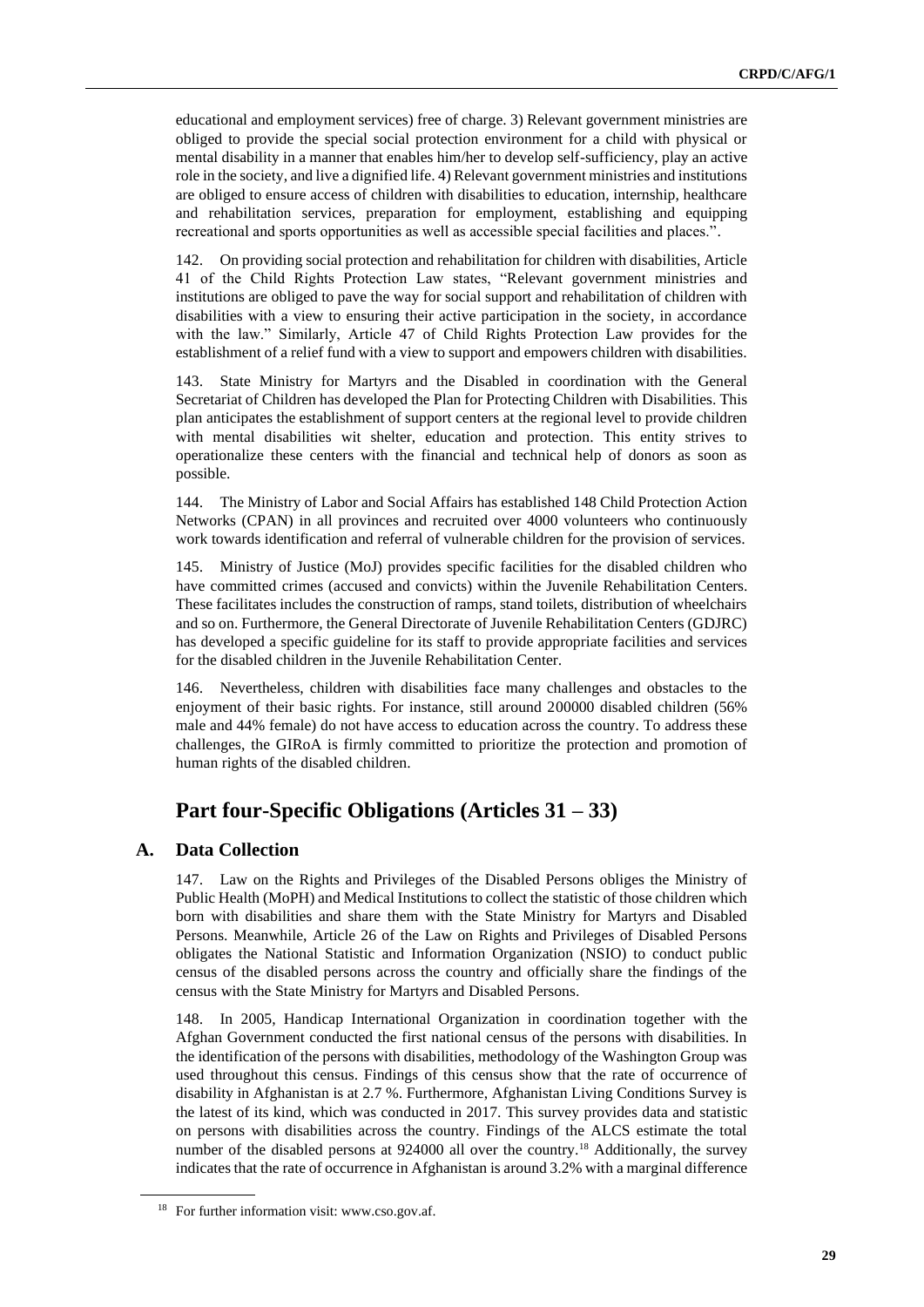between men and women (3.2% men and 3.1% women). ALCS further shows that rate of occurrence is higher in the urban areas (4.3%) than rural areas of the country (2.6%) and among the nomadic population (3.1%). The findings of the aforementioned survey also indicates that across the country; 59% of the persons with disabilities are male and 41% are female.<sup>19</sup>

### **B. International Cooperation**

149. State Ministry for Martyrs and Disabled Affairs (SMMDA) works to attract the cooperation and contribution of the National and International organizations in the field of providing assistance for the disabled persons. Currently 40 national and international NGOs work in this field. Amongst them, SMMDA has signed memorandums of cooperation with over 19 national and International NGOs.

150. The Ministry of Foreign Affairs (MoFA) provides necessary facilities through its diplomatic and consular missions abroad in attracting international assistance to the disabled persons. Furthermore, MoFA in coordination with the Ministry of Economy (MoE) provide facilities for the registration and obtaining necessary licenses for the International NGOs. Furthermore, this Ministry coordinates and facilitates the transaction of the materials and goods, provided by the charity organization for the disabled persons from abroad.

The SMMDA is committed to establish Disabled Persons' Federation for better organizing the international cooperation in the field of the persons with disabilities. This federation will deal with the mobilization of resources and international cooperation.

### **C. National implementation and Monitoring of the Convention**

152. Article 7 of the Constitution obliges the state to implement international human rights conventions to which Afghanistan is a party. Based on this provision, the Law on Processing, Dissemination and Enactment of the Legislative Documents has stipulated international conventions including human rights treaties as a source for the legislative documents. The Human Rights Support Directorate of MoJ in coordination with the Legislative Department of MoJ reviews the draft legislative documents including policies and strategies to ensure their compliance with the international human rights standards. Besides, Directorate of Human Rights of MoJ regularly monitors the implementation of the ratified human rights conventions within the state institutions. The mentioned Directorate also conducts human rights trainings programs for capacity building of the government employees. Since 2012, 2454 government employees benefited from such trainings.

153. State Ministry for Martyrs and Disabled Affairs (SMMDA) is in particular mandated to oversee the protection, promotion and fulfillment of the rights and freedoms of persons with disabilities as stipulated in the CRPD.

154. Afghanistan Independent Human Rights Commission (AIHRC), as an independent national human rights institution, monitors the realization and fulfillment of the rights and freedoms of the citizens all across the country. To assure the protection and promotion of the rights of the persons with disabilities, a separate section has been established for the disablilty related affairs under the title of" Disabled Support Section". Furthermore, AIHRC has translated the CRPD in to the official languages (Dari and Pashto) and third languages of the country (Uzbeki, Turkmani, Baluchi and Pasha-ee). In addition, the AIHRC has prepared and published the accessible versions (Braille and sign language) of the Convention.

### **D. Major Challenges and Obstacles before the realization of Human Rights of the Persons with Disabilities**

155. The Islamic Republic of Afghanistan, as its Constitutional and international obligation, is firmly committed to the realization of the rights and freedoms of the citizens, including the rights and freedoms of the persons with disabilities. However, the government is facing major challenges before the full realization of the rights of the persons with disabilities, which a few of them are listed below:

<sup>19</sup> For further information visit: [www.cso.gov.af.](http://www.cso.gov.af/)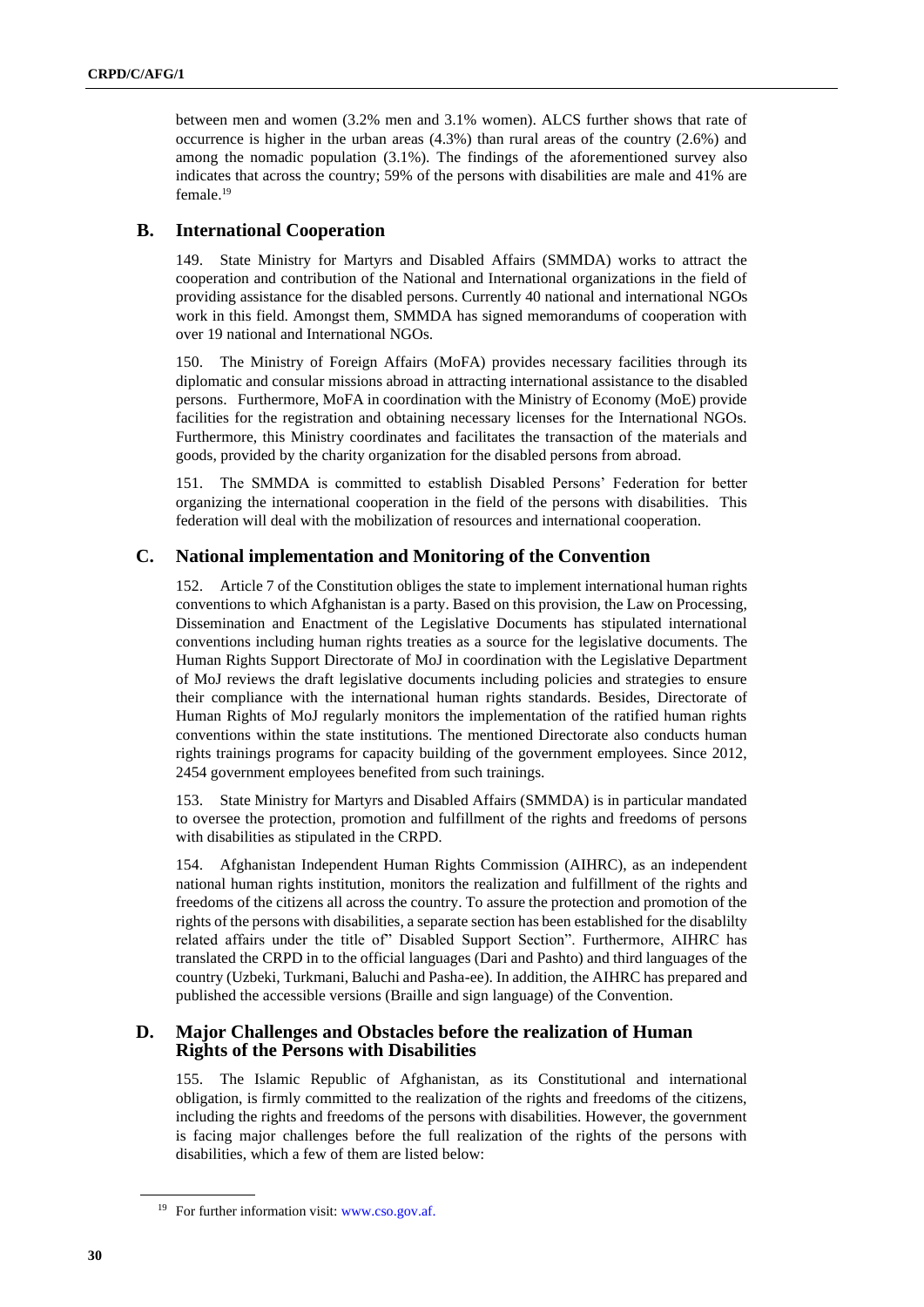1) Conflict and insecurity: During the last four decades, the GIRoA has gone through war and conflicts. Currently the government fights with over twenty internationally recognized terrorist groups. This unfortunately had a detrimental impact on the implementation of the development agenda and on the realization of the rights and freedoms of citizens particularly, those with disabilities;

2) Poverty and low income: war and insecurity as a big challenge against the implementation of the development programs limits the opportunities for investment and business activities across the country. This has caused unemployment and increase in the segment of population living in poverty (est. 54.4% in 2017);

3) Illiteracy: Despite the significant progress in access to education over the past two decades, the literacy rate currently stands at only 36%;

4) Lack of technical capacity: the capacity for the design and implementation of the development programs particularly in the field of persons with disabilities is low and insufficient;

5) Lack of credible data and statistic: Despite the provision of general statistics by the National Statistic and Information Organization, a particular survey regarding persons with disabled has yet to be conducted;

Weak coordination between relevant institutions: Despite the establishment of the Inter-ministerial Committee for the disabled persons, the mechanism has yet to be fully functional. Meanwhile, overall coordination between state and non–state institutions have not been sufficient and systematic;

7) Lack of harmony concerning attraction of international cooperation: International cooperation, which has an effective role in the realization and fulfillment of the rights of the persons with disabilities, has suffered from lack of governance through a unified structure.

156. The GIRoA stresses again on its commitment to the full realization of the rights of the persons with disabilities. To this end, peace is the first priority and the government will do its utmost in the national and international level to end the war and bring peace to the country. The promotion of the governing body in charge of disability affairs to the level of a State Ministry shows the commitment of the state to the fulfillment of the rights of the persons with disabilities. Despite the serious damages that SMMDA suffered from a terrorist attack, the Ministry has a forward looking agenda and planned the following activities for the near future:

- Strengthening coordination between state and non-state organizations in order to provide rehabilitation services, required facilities and vocational training for the persons with disabilities all over the country;
- Conducting training and public awareness programs on the Law on the Rights and Privileges of Disabled Persons, root causes of disabilities in the society and preventative healthcare with the support from MoPH and relevant national and international organizations;
- Reinstating the National Institute for the persons with disabilities;
- Reconstruction of the care centers for the persons with disabilities in Kandahar, Herat and Jalalabad cities and expansion of the Central Care Center in the Kabul city;
- Establishment of separate care centers for women and children with disabilities in Kabul city;
- Construction of accessible gymnasiums for the disabled athletes across the country;
- Operationalization of comprehensive rehabilitation centers in Kabul and four zones across the country. These centers will facilitate the provision of the following services:
	- ‐ Delivery of sophisticated artificial limbs;
	- Mold services:
	- Orthopedic services;